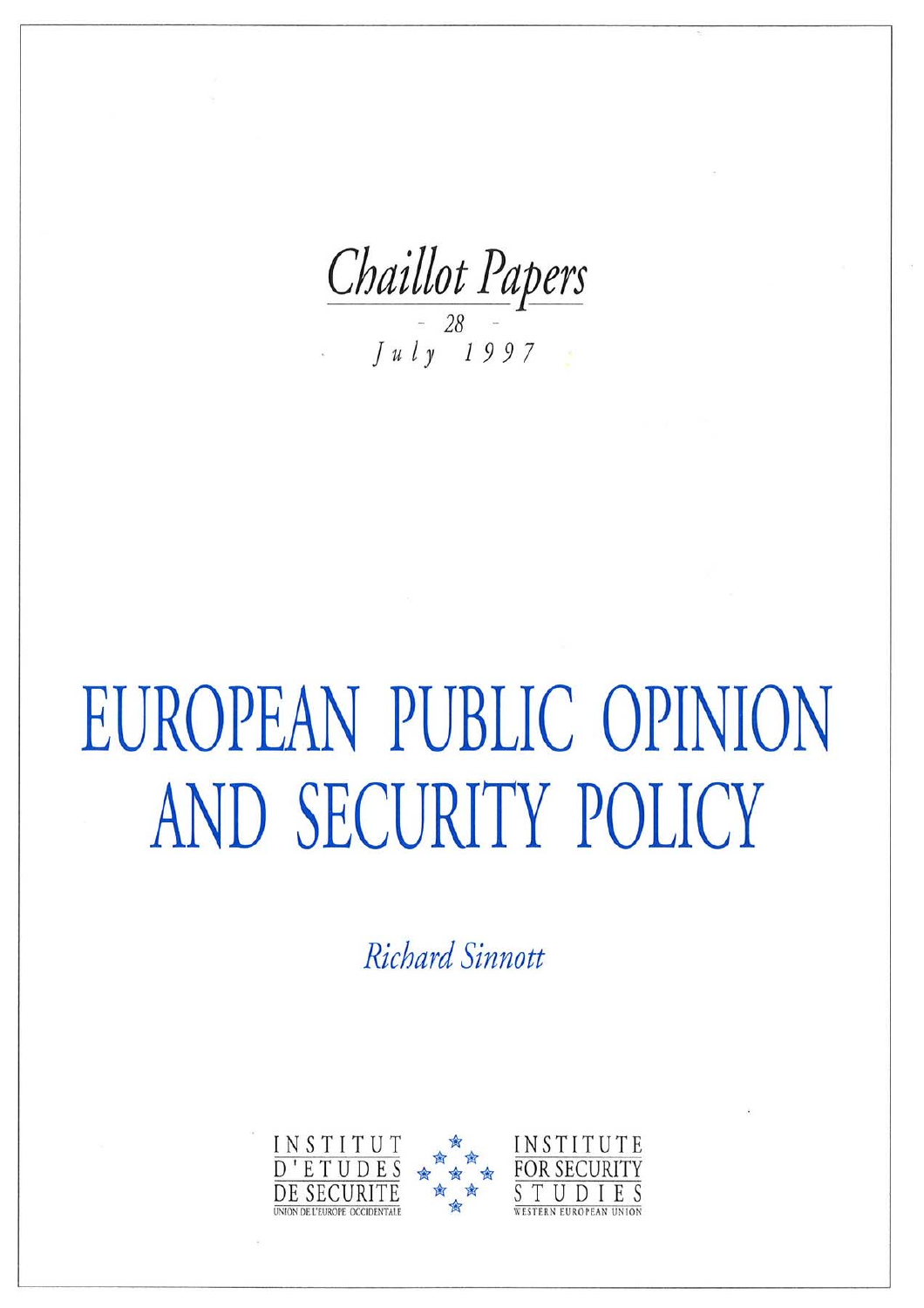

## **EUROPEAN PUBLIC OPINION AND SECURITY POLICY**

#### **Richard Sinnott**

 **July 1997** 

© Institute for Security Studies of WEU 1997. All rights reserved. No part of this publication may be reproduced, stored in a retrieval system or transmitted in any form or by any means, electronic, mechanical, photo-copying, recording or otherwise without the prior permission of the Institute for Security Studies of WEU. ISSN 1017-7566

Published by the Institute for Security Studies of Western European Union and printed in Alençon, France, by the Imprimerie Alençonnaise.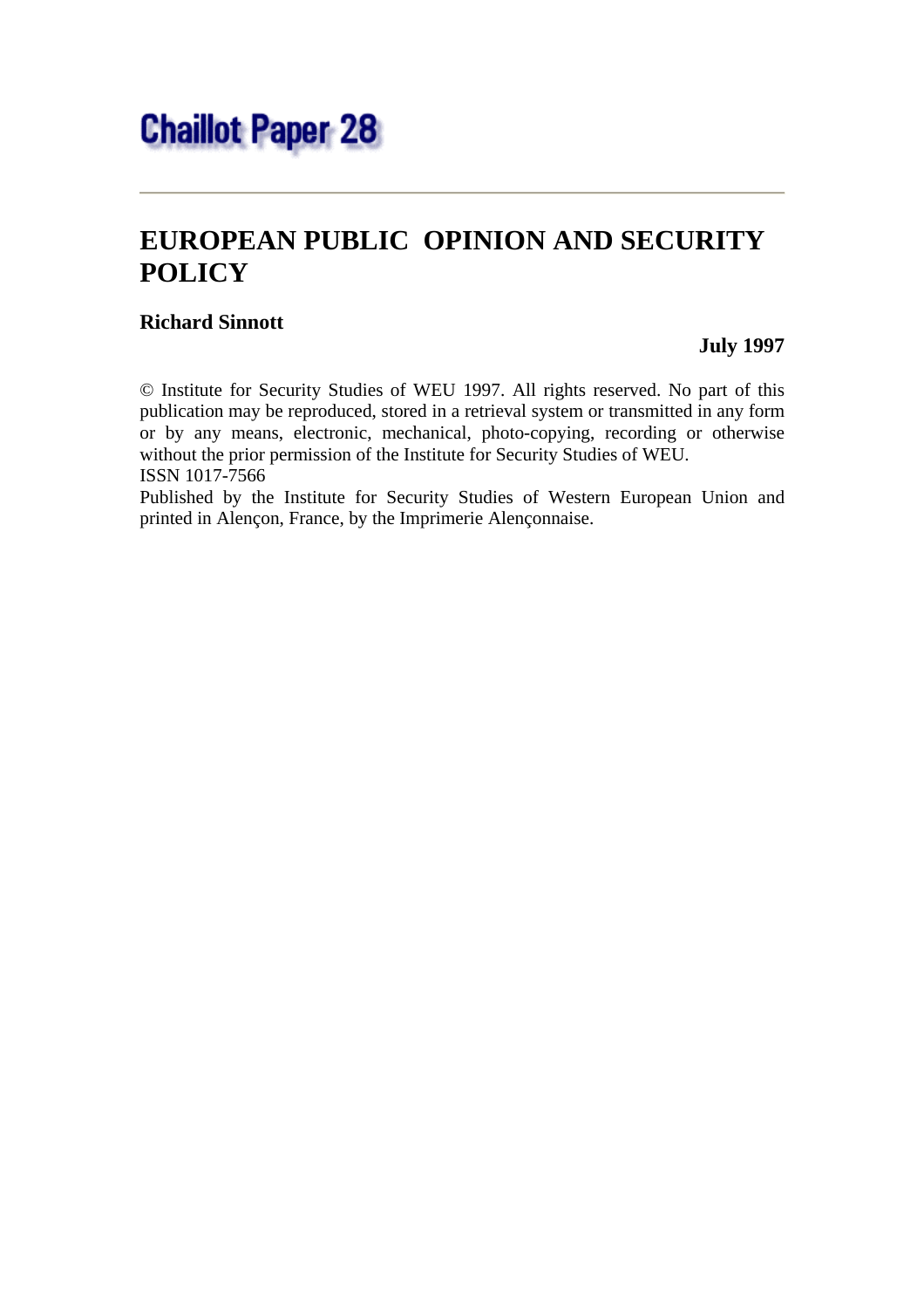## **CONTENTS**

#### **Preface**

#### **Summary**

#### **Public opinion and the new security environment**

#### **Methodological issues**

 What is public opinion? What is an attitude? Salience Knowledge, information and non-attitudes Issue politicization and issue publics

#### **Aspects of contemporary European attitudes to some security policy issues**

 The data Institutionalized security cooperation NATO The enlargement of NATO and EU **CFSP**  Conflict intervention Nuclear issues The cognitive dimension of attitudes to a common European policy

#### **Conclusions**

#### **Figures and tables**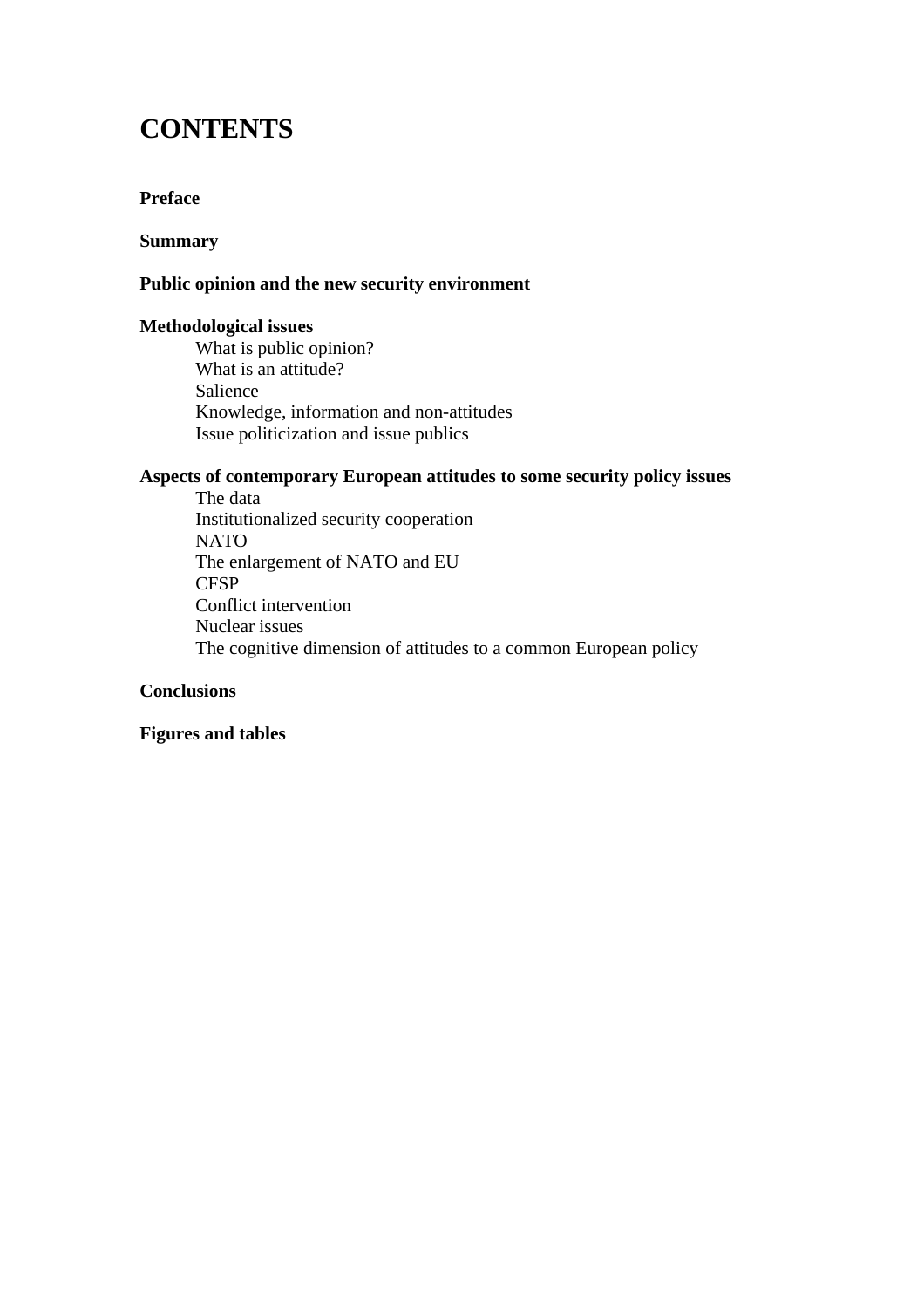### **PREFACE**

With the end of the Cold War, security has acquired very different components. In Europe, it has broadened to include conflict prevention and crisis management, in an attempt to substitute persuasion for enforcement. It has essentially become a political rather than a military concept whose features are foresight, transparency and accountability, and which combines political and economic as well as military measures.

The change of emphasis from collective territorial defence to cooperative security is already producing a disaggregation of the security reflexes that prevailed during the Cold War. Some degree of 'renationalization' of defence postures according to specific geostrategic interests is appropriate and beneficial, provided it generates the national consensus necessary to reconstitute adequate multinational forces. The community of nations, reassured by the disappearance of a clear and present danger to vital national interests, may otherwise become over-exposed to the many international ills and revert to a more egotistical outlook.

Furthermore, like monetary matters, security issues are no longer the preserve of high office but must increasingly involve public opinion, for reasons that pertain to both democratic consensus and international legitimation. Intervention in the internal affairs of collapsed states, interposition in civil wars and monitoring of democratic processes have been acquired as developments of international common law. But the right to intervene, albeit only under certain conditions, has not become an automatic duty: the motives and arrangements have to be argued through and explained to the public, on the specific merits of each case. Politicians and policy-makers must therefore involve the public in the new security culture that circumstances suggest, *inter alia* in order to steer cooperative projects through the log-jam of structural reforms, budgetary adjustments and institutional enlargements that is looming ahead.

The complexities that make up the views expressed in opinion polls, the difficulty in motivating and stimulating the public in matters that have traditionally been beyond its concern, and the methodology of polling itself, are analysed in detail by Richard Sinnott, an authority on the subject, in this *chaillot Paper*, an earlier version of which was discussed during a seminar last autumn. Its publication comes, we hope, in time to assist those who may be involved in the debate, ratification, referendums and other democratic and constitutional measures that will give added substance to the current processes of institutional reform and enlargement of the European security structures.

**Guido Lenzi Paris, July 1997**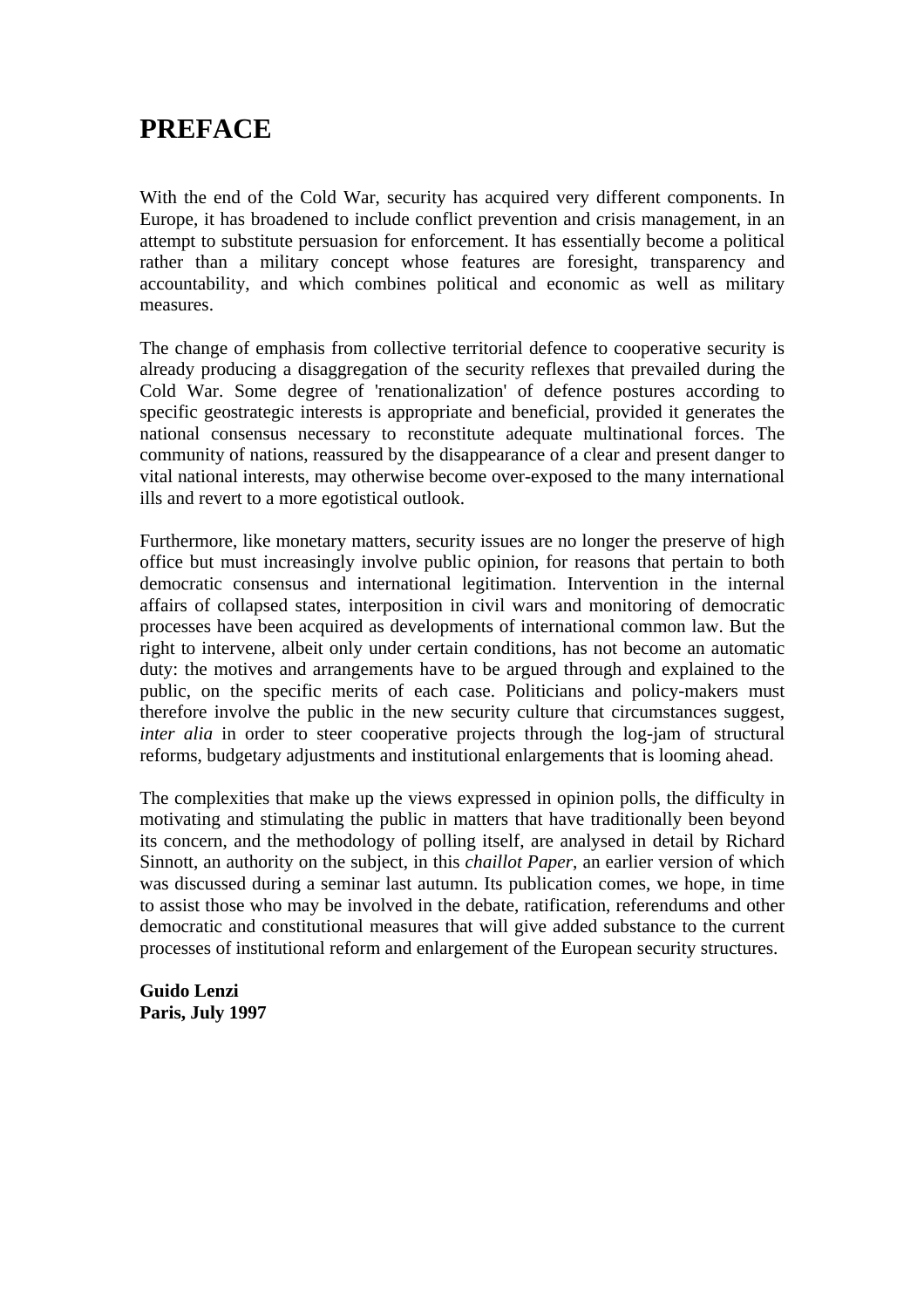# **SUMMARY**

Political decision-makers have always had to take account of public opinion. In the post-Cold War period of re-evaluation of national and institutional roles in questions of security, and given the complexity and uncertainty of challenges and the immediacy of modern communications, paying attention to public opinion has become an imperative.

Having argued why this is so, the author devotes a section of the paper to detailed discussion of the nature of public opinion. He shows that the *reality* of public opinion, as opposed to the *indicators* of it that are reflected in the polls, has to be discerned and a critical attitude taken when interpreting the data provided by polls.

Recent evidence is presented of European attitudes to security issues, based on a selection of data from European and US surveys. The particular 'issue sectors' discussed are institutionalized security cooperation (covering attitudes to NATO, NATO and EU enlargement, CFSP), conflict intervention and nuclear issues; the data from polls on these demonstrate clearly that levels of awareness and knowledge of foreign and defence policy are much lower than is frequently assumed.

The paper's conclusions begin with indications of the state of European public opinion. These suggest that, whereas there may, for instance, be consistent support for NATO in certain countries, public opinion is generally complex and has weak cognitive foundations, so that further critical evaluation of polls is needed if the public's real attitudes are to be perceived. The implications of the paper's findings are that policy-makers ignore public opinion at their peril; that they should be highly critical of data from polls; that there is not just one public but a series of publics; that the stratification of public opinion is not rigid; and that attitude changes are likely to occur as a result not only of public information campaigns, but also politicizing events which, like the process of revision of the Treaty on European Union, may be predictable. Finally, the author recommends that the European security institutions, and in the first place WEU, should develop a common approach to polling on security policy.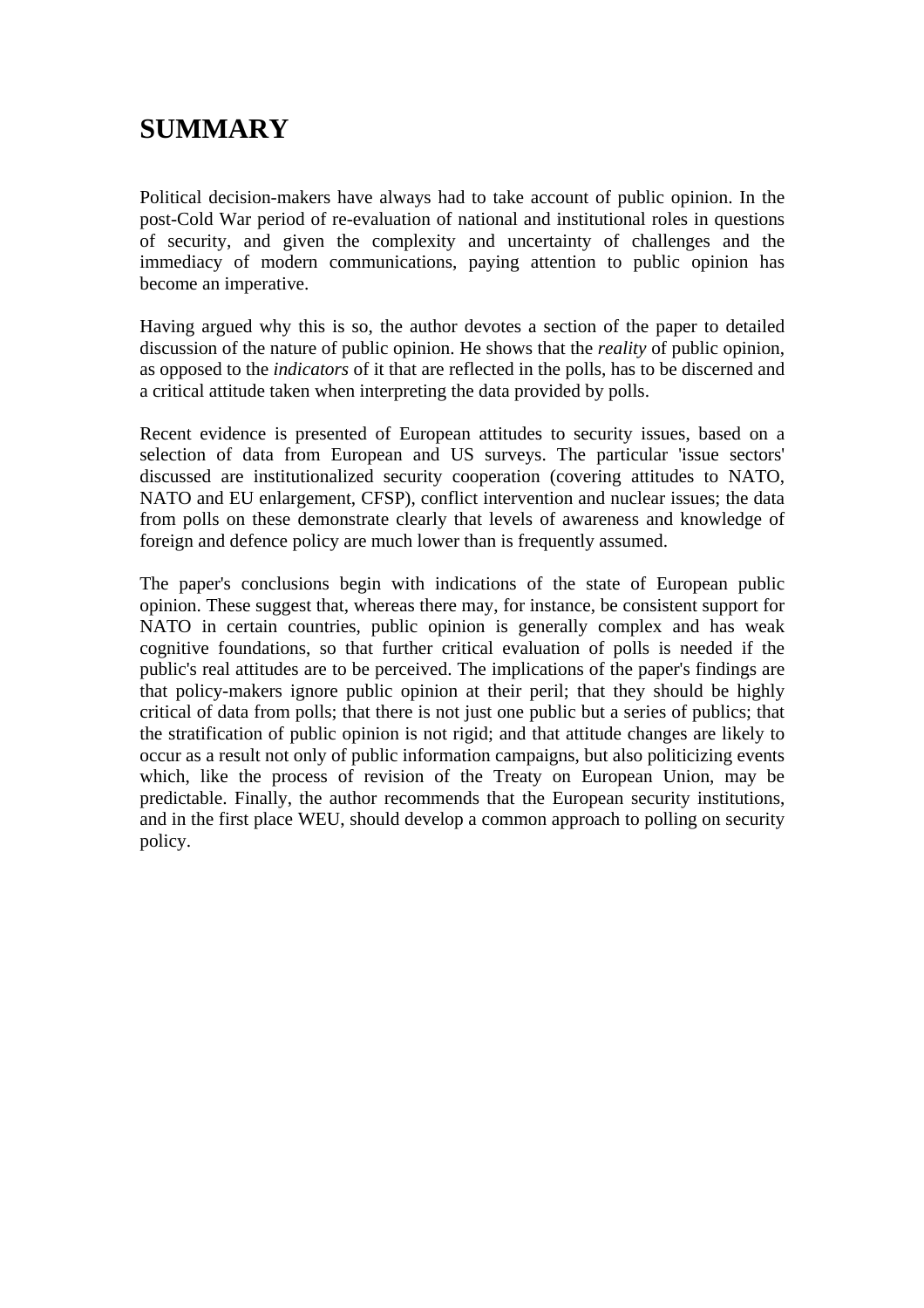## **PUBLIC OPINION AND THE NEW SECURITY ENVIRONMENT**

While there may be much debate about the meaning and implications of concepts such as 'cooperative security', 'interdependence' and 'globalization', there is no doubting the major change in the security environment that has occurred, both gradually over the last quarter century and dramatically in response to the fall of the Berlin Wall, the relinquishment of Soviet control over Eastern Europe and the breakup of the Soviet Union. Though the overall effect has been a vast improvement in the international security environment, this has been accompanied by an equally vast increase in the complexity and uncertainty attached to security issues and security policy. Martin and Roper summarize this paradox from a European Union perspective: 'As a paradoxical result, although the defence problems of the members of the European Union are less pressing and less mortally dangerous than they recently were, they are likely to prove more difficult to manage and more divisive precisely because there is more latitude available in deciding what to do.<sup> $(1)$ </sup>

Beyond the immediate problems of conflict prevention and crisis management, the transition has raised fundamental questions as to the nature and scope of security policy and security cooperation. The latter has led to re-evaluations of the purpose and organization of existing international security institutions, to the search for new institutions with new purposes and to the formulation of security objectives for international institutions that had previously avoided the security issue.

The most explicit and far-reaching reorientation is that which pertains to the European Union; it is embodied in Article J.4 of the Maastricht Treaty: 'The common foreign and security policy shall include all questions related to the security of the Union, including the eventual framing of a common defence policy, which might in time lead to a common defence.' Although institutional issues may sometimes appear remote and abstract, these issues have urgency and momentum and can induce controversy. This is particularly evident in the case of Article J.4 of the Maastricht Treaty, in its reference to 'the eventual framing of a common defence policy, which might in time lead to a common defence' and which, until the Amsterdam Treaty's wording has been finalized and the Treaty has been signed in October 1997 (and subsequently ratified), will remain the legally valid text concerning the relationship between the EU and WEU on defence issues. Nor has this difficulty been totally overcome in the Amsterdam text, which refers to 'the progressive framing of a common defence policy . . . which might lead to a common defence'. The negotiations and drafting of the Amsterdam Treaty have shown that it was not possible to reach a consensus on the progressive integration of WEU in the EU, even though the new article (J.7) of this draft Treaty includes the explicit mention of future EU/WEU integration; cooperation in the field of armaments as part of the CFSP; implicit mention of WEU's Petersberg tasks; the possibility for the EU to issue political guidelines to WEU whenever it 'avails itself' of WEU; and the possibility of closer cooperation between two or more member countries in the spirit of the Treaty.

European Union institutions are not the only ones undergoing potentially controversial re-evaluation and redesign. Since 1989, NATO has been systematically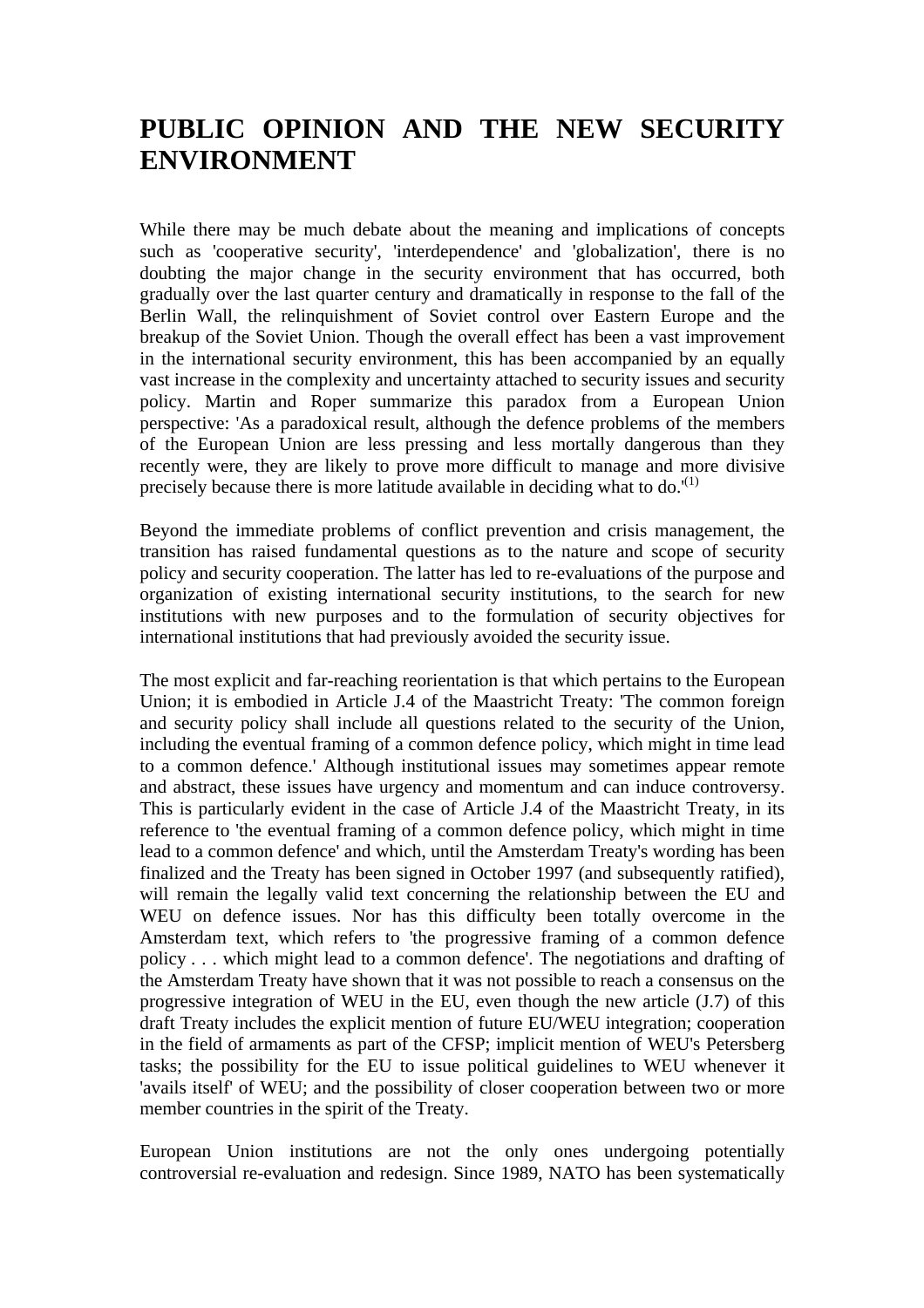re-examining its role and its relationship to other European security institutions. The crucial issues in this re-examination are how to maintain a continued US involvement in European security and how the European pillar of the Atlantic Alliance is to be developed. These issues are inseparable from the discussions in the IGC, and are also intimately bound up with how individual member states see their role, and with the question of the full reintegration of France into the Alliance. When we bear in mind that all of these discussions, redefinitions and repositionings are taking place against the background of the prospective enlargement of the various institutions, it becomes apparent that the institutional agenda is nothing if not complex, sensitive and pressing.

From a public opinion perspective, what all of this adds up to is that, just at the time when it is facing new and uncertain challenges and is confronted with major choices, foreign and security policy is less insulated from a more engaged public opinion. The engagement of public opinion arises partly in response to the policy developments and the policy challenges just described, partly in response to changing attitudes to sovereignty and the role of the state, which can be attributed to growing interdependence, and partly in response to a revolution in education and communications. changes in the latter are related to the process of globalization and their significance lies in the speed with which 'foreign' crises and major events in other political systems are relayed into the immediate living environment of individuals and households.(2)

But do policy-makers really need to pay attention to this new and unpredictable public opinion? 'The public be damned' was William Henry Vanderbildt's forthright response when asked whether the public should be consulted about a proposal to introduce luxury trains. That approach to public opinion may have been all right for a businessman, as long as he was sure there was a market for his product and before the days of consumer activism and political correctness. Political decision-makers may share this sentiment but have always had to be more circumspect; as a participant in a 1980 colloquium on 'La France face aux dangers de guerre' in Paris is reported to have said: 'To have courage means above all not to be discouraged by opinion polls.'<sup>(3)</sup> Not being discouraged does not mean, however, that public opinion can be ignored. Given the nature of the security policy agenda and the nature of both contemporary public opinion and contemporary communications, political decision-makers must take account of public opinion, however discouraging or frustrating it may be; indeed, the imperative is not just a recent one - such a realist view was articulated as long ago as 1780 by Edmund Burke when he referred to 'The coquetry of public opinion, which has her caprices, and must have her way'. $(4)$ 

Of course, attention to public opinion becomes absolutely unavoidable when institutional change requires treaty ratification, whether that ratification is based on the representative democratic politics of parliamentary debate and decision or on the direct democratic politics of the referendum. In neither case will the governments of the member states of the European Union want to face again the difficulties and uncertainties that dogged the ratification of the Maastricht Treaty. But, it must be emphasized, the constraints and demands of public opinion are not confined to situations of treaty change; they are now an integral part of the background of all foreign and security policy-making.(5)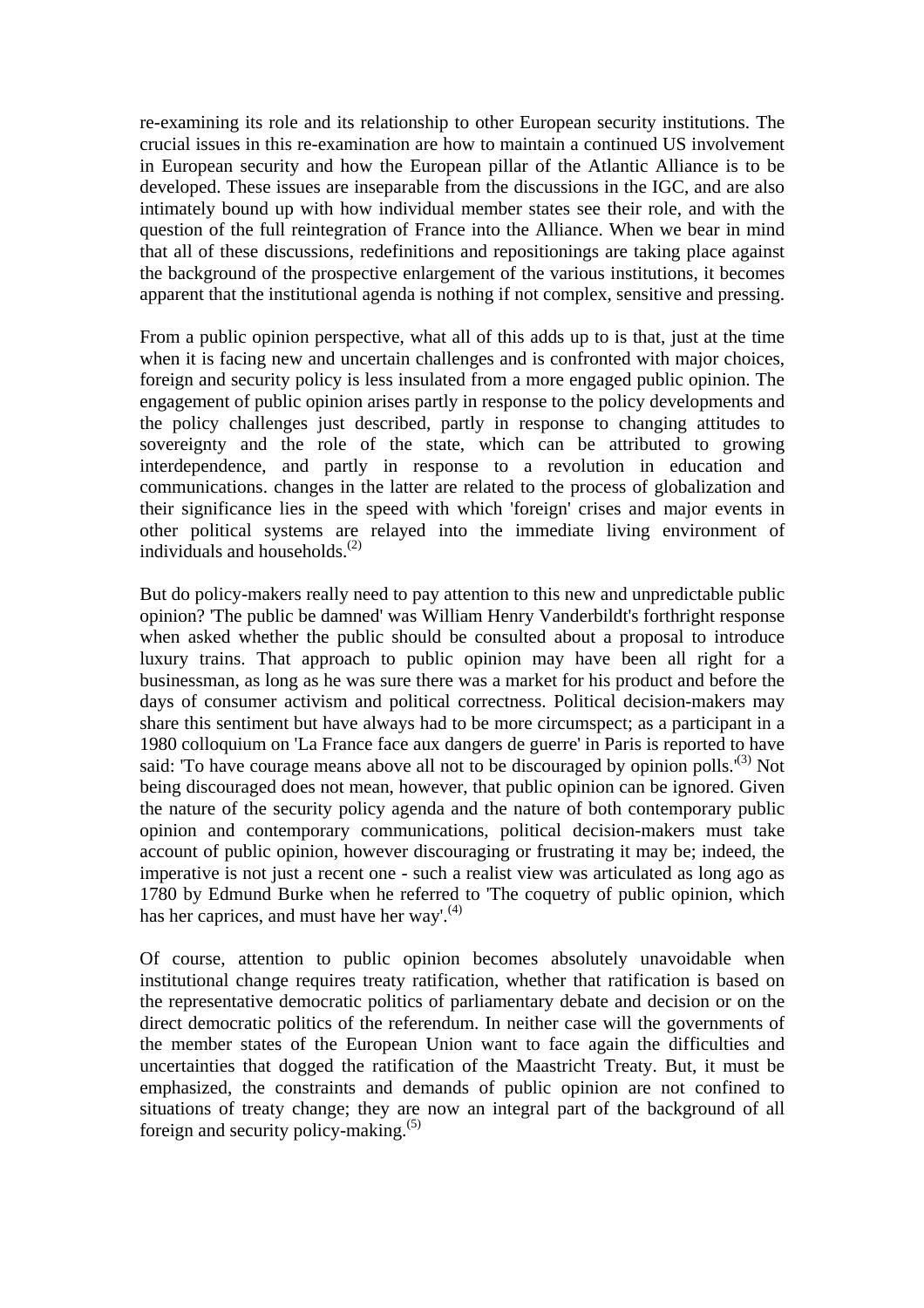The purposes of the paper are: (1) to clarify certain aspects of the nature of public opinion as it relates to security policy in the new security environment, (2) to establish a framework for and an approach to the realistic interpretation of public opinion poll evidence in this area and (3) against this background, to consider some aspects of contemporary European attitudes to security policy. The concluding section of the paper will offer some reflections on the implications of these three themes for the policy-maker.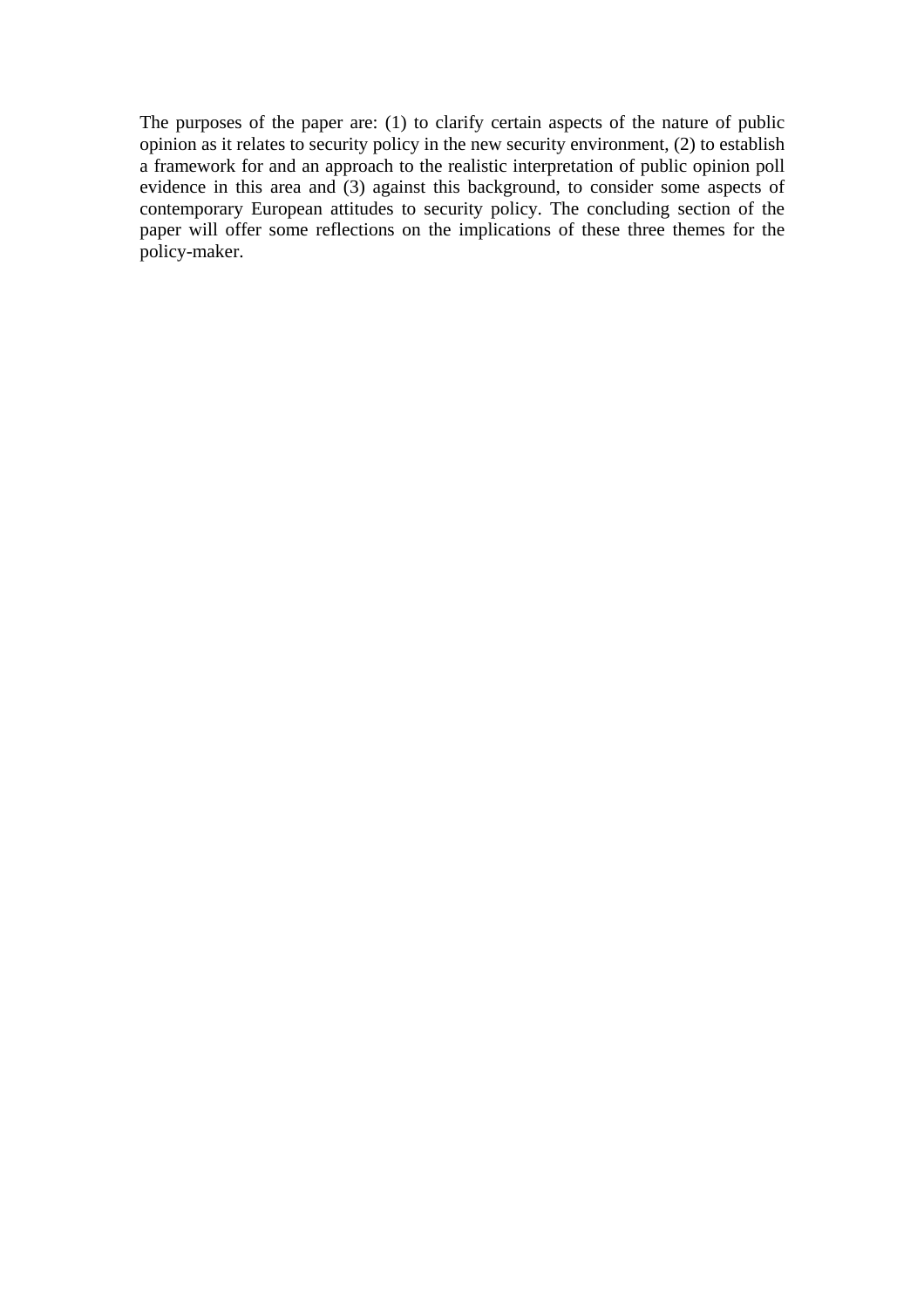# **METHODOLOGICAL ISSUES**

#### **What is public opinion?**

The simple answer to this question, and the most frequently implied when public opinion figures in political discussion, is that public opinion is the opinion polls. This is a very unsatisfactory answer: it confuses measurement and the object being measured. Without wishing to enter into abstruse methodological or epistemological discussion, this distinction is crucial. Political science begins by defining certain concepts, for example authority, democracy, legitimacy, participation, public opinion and so on. In order to observe these, however, it must go a step beyond conceptual definition to operational definition, that is, to defining the concepts in terms of how they are to be measured.

The importance of the distinction between conceptual and operational definition in the present context is that any given opinion poll is merely a particular 'operationalization' of, or, in other words, a particular attempt to measure, something larger and more elusive, namely public opinion as it actually is. Bearing this in mind gives one a healthily critical perspective on opinion polls. French, German, Spanish, or Hungarian public opinion is neither the latest opinion poll from the country in question nor the summation of all such opinion polls: it is an underlying complex reality which is partially and imperfectly captured by a given set of operationalizations or measuring instruments (consisting of the sampling methodology and the set of questions asked in an opinion poll or series of opinion polls). It is frequently said that an opinion poll is a snapshot of public opinion. The problem is that the metaphor is not pushed at all far enough. What needs to be added is that the snapshot may have been under-exposed or over-exposed; the lens may have been telescopic where a wide-angle lens was required or vice versa; the focal length may have been inappropriate; the camera may have been shaken, and so on. In short, the *reality* of public opinion must not be confused with any set of indicators of it, and we need to maintain a highly critical attitude, not to public opinion itself (the 'public opinion be damned' school of thought), but to the evidence presented and its interpretation. As Donsbach et al. put it: 'Unfortunately, the problem today is not the calculation of statistical significance or the reduction of mass data, so as to back up the findings: it is the subtle search for indicators of the climate of opinion which is at stake . . . However, a great of deal of doubt remains whether the results presented here - or elsewhere, by other scholars and poll institutes - measure "true" public opinion.<sup>'(6)</sup>

All of this only says what public opinion is not: it is not simply the results of the latest poll. In positive terms, public opinion can be defined as the aggregate of attitudes in a given population towards politically relevant objects (values, goals, institutions, organizations, groups, persons, problems, policy instruments and policy options). Public opinion is not, however, an undifferentiated aggregate; it cannot be estimated by just adding up all the replies in a particular set of response categories. There is no single public: there are various publics, differentiated from one another in terms of degrees of knowledge, interest and salience, of political involvement and of structured or unstructured response to the issues or policies or institutions in question. But to pose the problem of aggregation is to anticipate the argument in several of the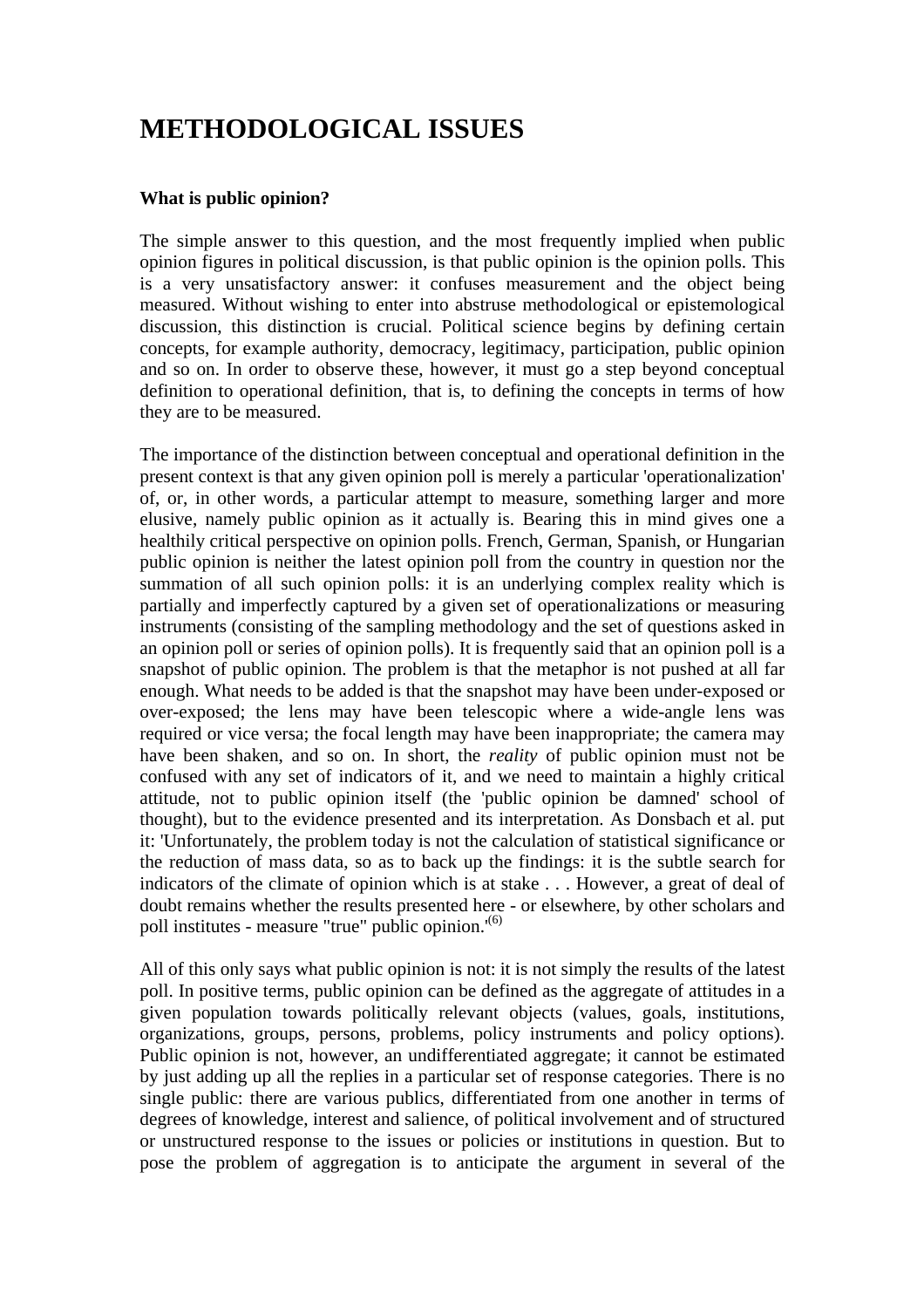sections that follow. Before pursuing these aspects, it is necessary to say something further about the concept of attitudes.

#### **What is an attitude?**

In raising this question, we run a very real risk of getting bogged down in complex debates whose proper place is in a seminar on social psychology. Accordingly, the question is best answered briefly and peremptorily by quoting a classic definition: 'An attitude is a mental and neural state of readiness, organized through experience, exerting a directive or dynamic influence upon the individual's response to all objects and situations with which it is related. $(7)$  The most important step in developing the concept of attitudes is the next one, which is to specify that attitude is a multidimensional concept comprising four components: (1) cognition, (2) salience, (3) affect or evaluation and (4) behavioural intention. In short, an individual can have an awareness or knowledge of an object, can rate its importance, can view the object positively or negatively, $\frac{(8)}{8}$  and can be disposed to act towards the object in a particular way.

Much discussion of public opinion tends to focus on the third of these components, that is, on whether the public responds positively or negatively to a policy, or a leader or an institution or whatever. This is perfectly understandable; the *affective or evaluative* dimension is what comes to mind first of all when we think of attitudes. In order to interpret the significance of attitudes in this narrow sense, however, we need to know whether they are likely to have any behavioural consequences; hence the need to look at the fourth component (behavioural intentions). Equally, if not more importantly, in order to make sense of the affective, evaluative and behavioural responses, it is absolutely vital to examine the cognitive dimension of the attitude and the matter of salience.

*Behavioural intentions* receive fairly sustained treatment in the context of studies of electoral behaviour, since from the point of view of political decision-makers how people vote is ultimately what matters. While there is a need for much more interaction between those who study elections and those who study particular aspects of public opinion, it should also be noted that politically relevant behaviour extends well beyond voting. Voting is the mass political phenomenon *par excellence* but, particularly in an age of new social movements, individuals may join demonstrations, sign petitions, write to their public representative or express their views through a wide variety of more or less formal or informal groups to which they are attached in varying degrees.<sup> $(9)$ </sup> Beyond such political actions, individuals may discuss politics, issues and leaders; in the context of such discussions, attitudes such as satisfaction with incumbent office-holders may have behavioural consequences.

Unlike behavioural intentions, the *cognitive and salience dimensions* of attitudes have tended to be neglected. A lot of research makes a ritual nod in their direction but they are rarely taken into account in a systematic way. Yet their significance in the interpretation of public opinion, especially public opinion on foreign and security policy, can hardly be overstated. The next two sections spell out this significance, beginning with the question of salience.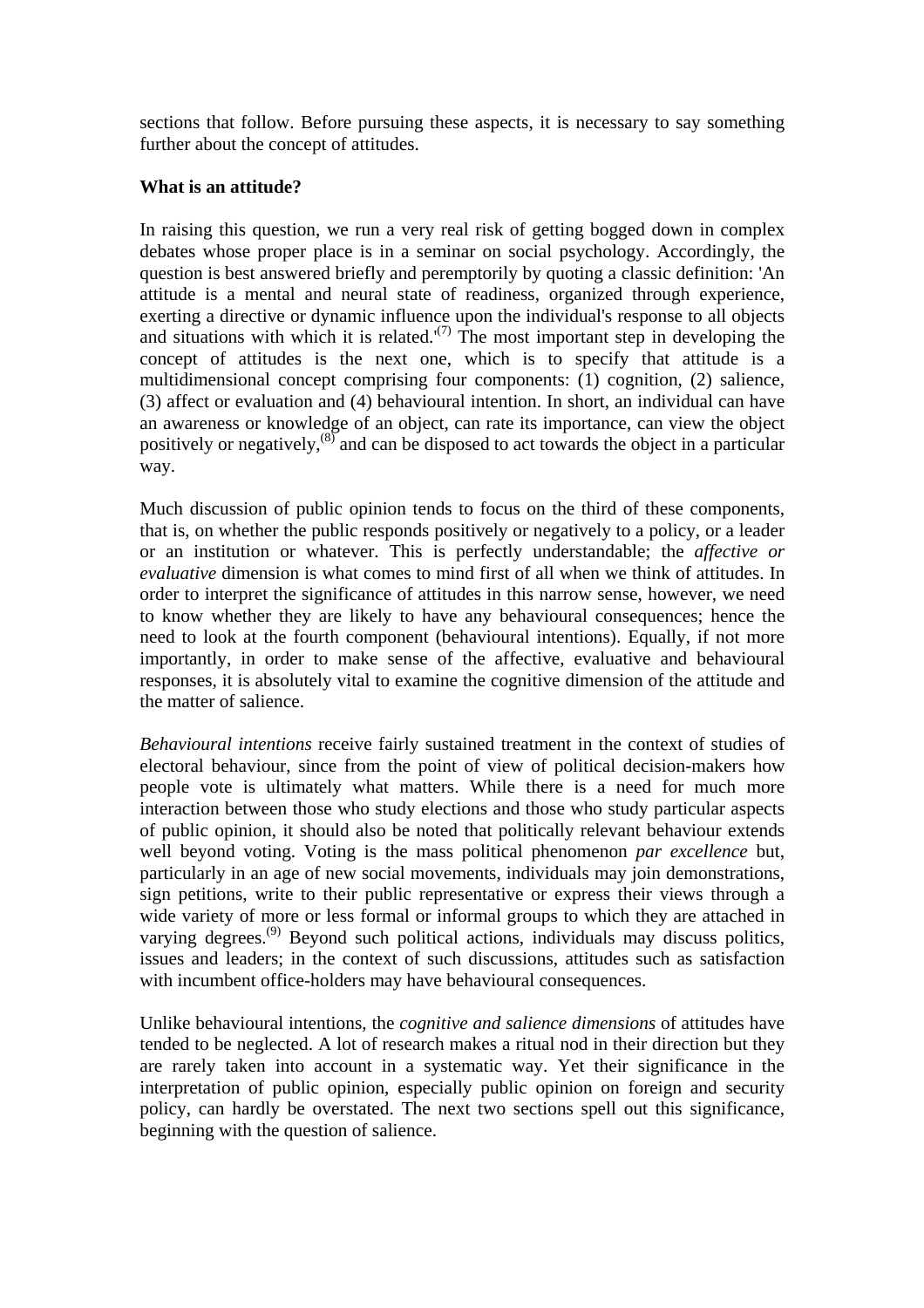#### **Salience**

One would expect that, for a number of reasons, the salience of foreign and security policy would be quite low. In general, élites tend to overestimate the salience of any political issue; for the mass of people, their political problems, or at least political definitions of their problems, rank in importance and attention well below more immediate and personal preoccupations of economic security, health, family concerns and, for many, leisure interests and pursuits. On the limited scale of their political concerns, foreign and security issues tend to occupy the lower rungs. Foreign and security specialists should not express regret or even shock at this, since, traditionally, the direct impact of the vast majority of a country's foreign policy decisions on the lives of its own citizens has been marginal.

However, there are two qualifications to be made to this argument. *Normally*, foreign policy has limited impact on the lives of a country's individual citizens but, if things go seriously wrong, it can have the most immediate and comprehensive impact. Even without things going seriously wrong, a foreign or security issue can come to loom quite large due to a combination of events and the political response to them. Thus, the salience of foreign policy and security issues is variable, according to circumstances and according to the nature of the issue. This of course makes the measurement of salience all the more important.

The *second* qualification to the basic thesis regarding the low salience of this issue area has already been mentioned: the dividing line between 'domestic' and 'foreign' is beginning to break down; foreign affairs are becoming domestic affairs and aspects of domestic affairs are becoming internationalized.<sup>(10)</sup> This phenomenon, which is a product of growing economic and political interdependence, should not be exaggerated; neither should it be neglected. It makes the 1990s different from preceding decades, and it requires a new and more penetrating analysis of the salience of 'foreign' policy issues for public opinion.

Responding to this requirement is, in methodological terms, not exceptionally difficult. While there may be debate about the best measure of salience to use in survey research (e.g., importance for oneself *versus* importance for the country; or a rank ordering of the top two or three issues from a given list of items *versus* a scale judgement applied to each item *versus* an open-ended question), there is extensive evidence on the utility of a wide range of such measures and incorporating them into a research design is not difficult. What is difficult, and very rarely done, is to incorporate evidence of salience into the analysis of the data. What we sometimes find is a juxtapositioning of evidence on the substance of the public's policy preferences with evidence on the overall importance of foreign affairs; what we need is a breakdown of the distribution of preferences by levels of interest, not just by levels of interest in foreign affairs in general but by level of interest in the particular issue. If we had this we would be some way along the road towards taking adequate account of the stratification of public opinion in this area; but only some way, because we would still have to tackle the more complex and difficult problem of knowledge and information.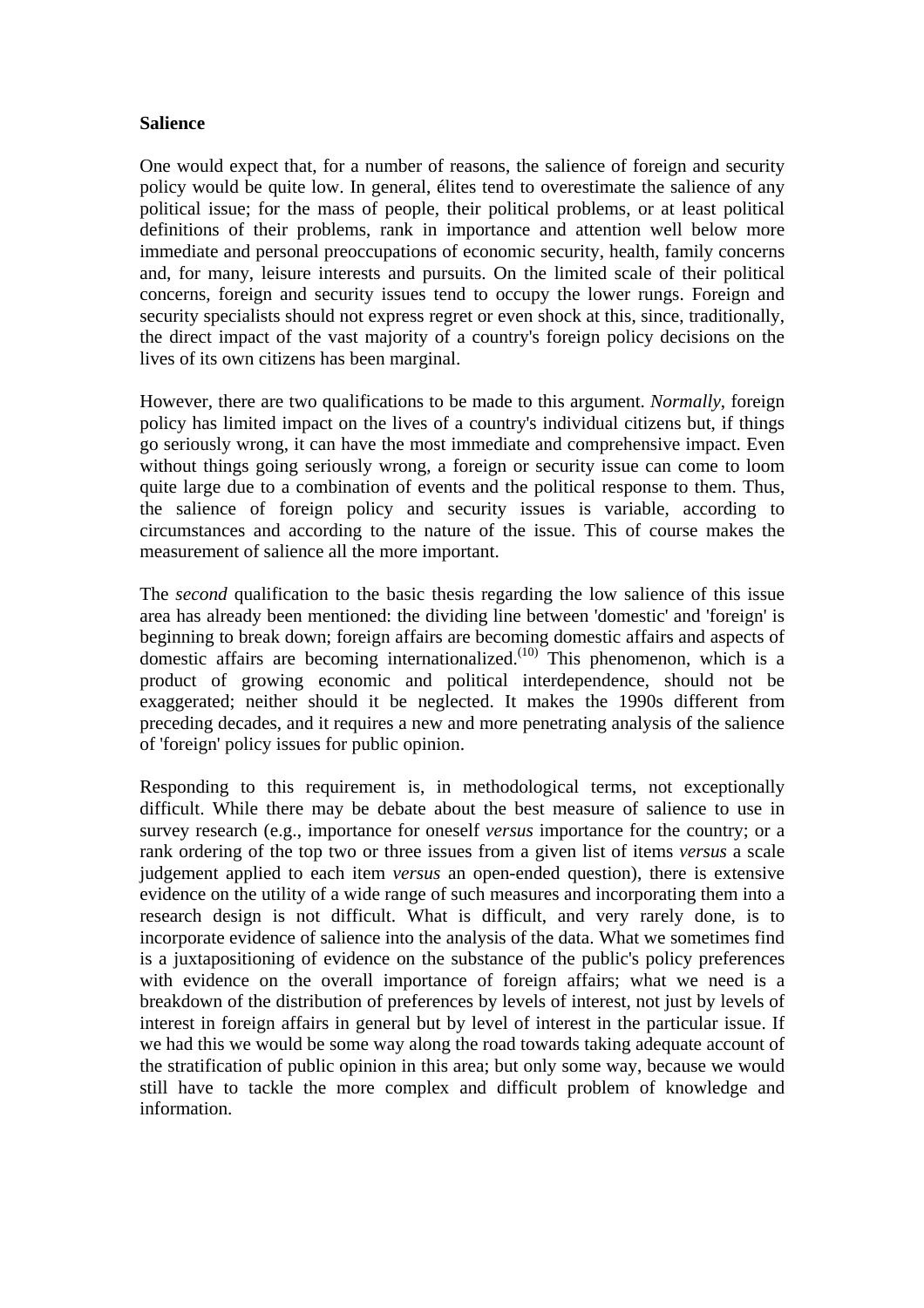#### **Knowledge, information and non-attitudes**

Turning to the matter of the public's information about and knowledge of international politics and foreign policy brings us face to face with a major current debate about the quality of public opinion on matters of foreign policy. This issue is so central that a brief consideration of the terms of the debate is essential.<sup> $(11)$ </sup> What has been dubbed 'the conventional wisdom' takes a dim view of public opinion on foreign and security policy. It argues four propositions: that public attitudes in this area lack an adequate knowledge base, that they are unstructured, that they are unstable and that they have no relevance for policy-making. The tone was set as early as 1950 by Gabriel Almond, who concluded that '. . . foreign policy attitudes among most Americans lack intellectual structure and factual content. Such superficial psychic states are bound to be unstable since they are not anchored in a set of explicit values and means ends calculations or traditional compulsions. $(12)$ 

This conventional wisdom has come under sustained attack in recent years, to the extent that it might be said that the revisionist view is now in the ascendant. However, the revisionist critique is not as comprehensive or as telling as might appear at first sight. For one thing, it does not contest the first proposition of the conventional wisdom - that levels of knowledge of international affairs are woefully inadequate. $(13)$ Moreover, the revisionist critique of the fourth proposition - regarding the effect that public opinion has on the making of foreign policy - can be endorsed; it does not in fact have any major implications for one's understanding of the *nature* of public opinion. This means that the debate centres on two issues: the question of structure or constraint in foreign policy attitudes and the question of stability.

In regard to the proposition that attitudes are unstructured or unconstrained, the main criticism of the conventional wisdom makes a distinction between general foreign policy orientations and abstract beliefs, on the one hand, and specific foreign policy attitudes and opinion on immediate issues, on the other. It then argues that, while constraint might be lacking in relation to views on particular matters,  $(14)$  it does obtain at the level of general orientations and beliefs. It turns out, however, that much of the attitude constraint in question is based on assessments of the Soviet Union.<sup> $(15)$ </sup> This gives rise to three problems. First, is this constraint simply a by-product of the Cold War? Secondly, what happens to such attitude constraint with the demise of the Soviet Union? Thirdly, is assessment of the Soviet Union really the basis of an intellectual structure or a belief system in the sense in which this term was used by both Almond and Converse? $(16)$ 

The main evidence against the conventional wisdom on the third issue (the instability of attitudes) focuses on aggregate or collective public opinion.<sup> $(17)$ </sup> The argument is that 'many of the familiar deficiencies of individuals' opinions - weak informational bases, lack of structure, instability over time, and the like . . . are overcome in the aggregation process, so that collective opinion is highly stable, well structured, and responsive to the best available information.<sup>'(18)</sup> The evidence of the relative stability of collective public opinion during the last fifty years, and of the predictability of such changes in opinion as have occurred, is a convincing refutation of the view that public opinion *as a whole* is capricious. It does not, however, solve the problem of the quality of opinion at the individual level or negate the evidence that public opinion at this level can be highly unstable. Shapiro and Page are at pains to point out that their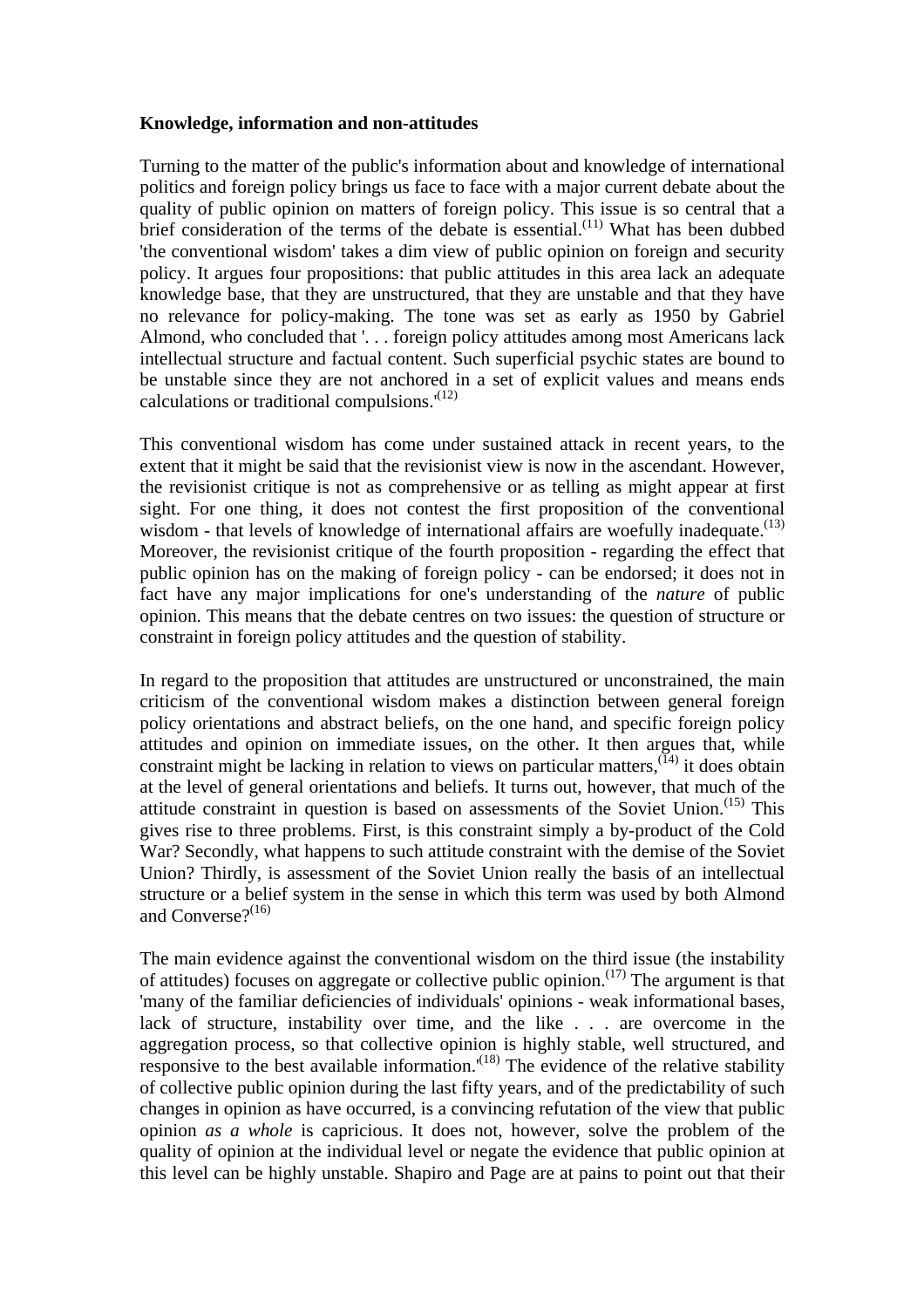argument only applies to collective public opinion and they acknowledge that 'much individual-level instability cancels out across the population'.<sup>(19)</sup> Moreover, their conclusion that 'The quality of public opinion tends to reflect the quality of the information and the choices with which the public is presented' is an argument in favour of investigating the quality of public opinion at the individual level and, in particular, the cognitive dimension of attitudes.

Reflecting on the implications of this debate as it arises in the context of research on the link between foreign policy issues and voting behaviour, Rattinger provides a useful summary: 'The debate between conventional wisdom and "revisionists" has its European counterpart as well. It often appears in the form of disagreement over the thesis of a "democratization" of foreign and security affairs . . . The lesson to be learned here is that both the conventional wisdom and the revisionist school can be part right . . . The theoretical and empirical task . . . cannot be to establish that all is black or all is white. The task rather is to investigate which portions of the electorate are "black" and which are "white", which are all shades of gray, how this comes about, and what consequences flow from this assortment of views for the overall distribution of political choices.<sup>'(20)</sup> In short, the public's awareness and knowledge of foreign policy issues, the possibility of the occurrence of 'non-attitudes' and the structure or lack of structure underlying attitudes in this area remain important considerations in the interpretation of public opinion on foreign and security policy.

In an attempt to bring together the implications of the foregoing discussion of salience, knowledge and non-attitudes, Figure 1 presents a typology of attitudes and non-attitudes. In examining the typology, it should be borne in mind that, in practice, public opinion poll responses are usually treated as belonging to just two types, i.e. all those in the right hand column (the negative or positive response to the items in question) and all those in the left hand column (the 'don't know' responses). Attitudes are then reported on this basis; indeed they are frequently reported on an even more simplified basis, the 'don't knows' being excluded or ignored. The reality is much more complex.

In the first place, responses given in an opinion poll are grounded in varying degrees of knowledge of the attitude object (an issue, problem, institution, person or policy action). In Figure 1, three degrees are assumed: none, weak and strong. Responses will also vary in terms of the salience the respondent attaches to the attitude object. While this is also a matter of degree, in this case it is treated as a dichotomy: the object is either salient or it is not. Combining these two distinctions with the positive/negative versus 'don't know' responses that constitute the actual answers given to the opinion pollster yields no less than twelve types of attitude or nonattitude (they are numbered in Figure 1 for ease of reference). Cell one contains those who don't know anything about the object, who know they don't know and who acknowledge that they don't have an attitude. Unfortunately, this explicit acknowledgment of lack of awareness or lack of knowledge is much rarer than it ought to be. The polar opposite is found in cell 12: responses that express an attitude based on reasonably comprehensive knowledge of an object that is regarded as salient by the respondent; the problem is that responses that are not explicit 'don't knows' are frequently treated as if they were of this type.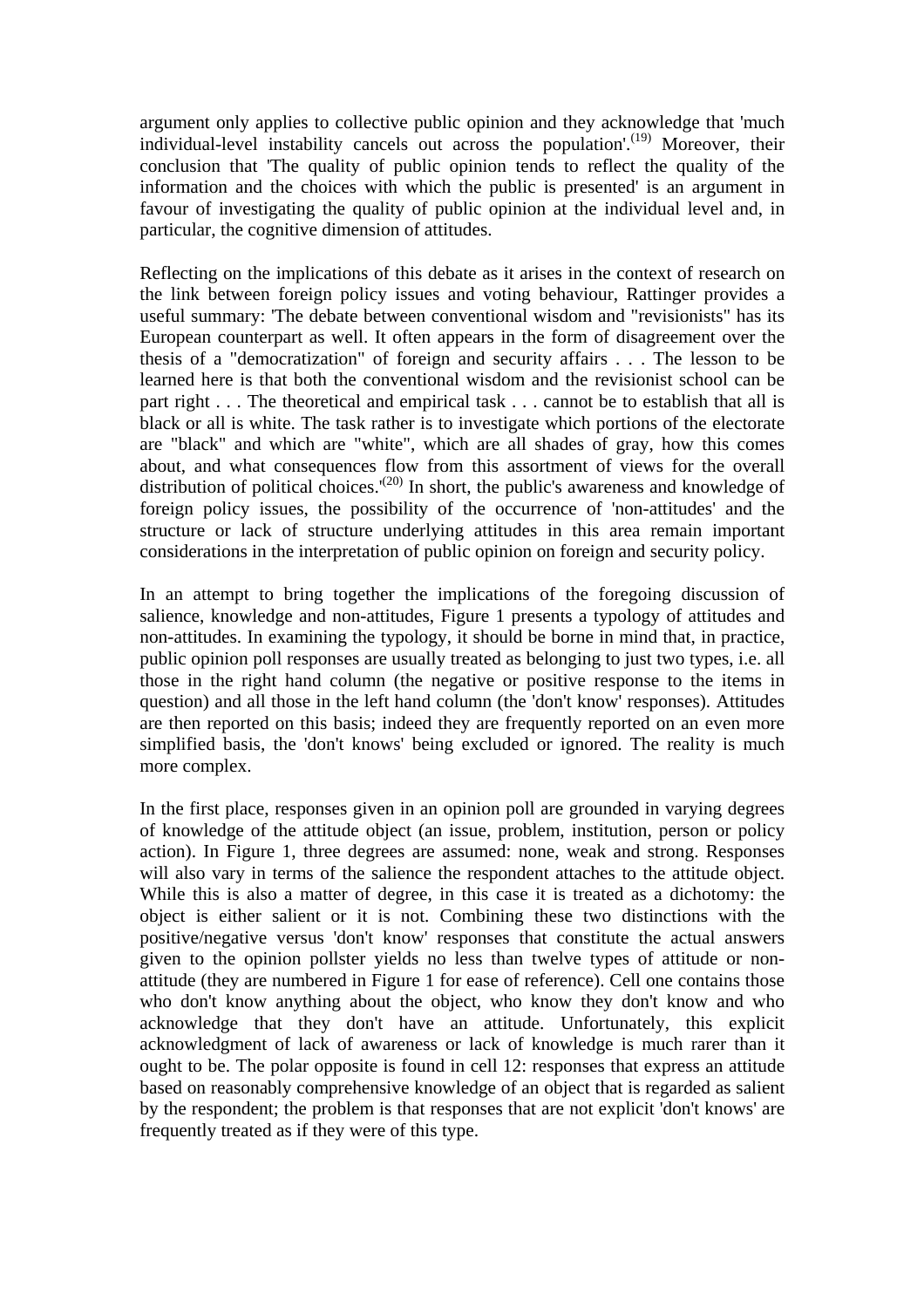The 'non-attitude' problem comes in three shapes (cells 2, 3, and 4 of Figure 1). Respondents in cell 2 give a positive or negative response to an object without any knowledge of the object but also without attaching any degree of importance to it. Although Cell 3 does not include a positive or negative response, it is a form of nonattitude in so far as it attaches salience to an attitude object that is unknown to the respondent. Cell 4 is the most serious case of non-attitudes: the respondent both makes a positive or negative judgment and attributes salience to the object despite knowing nothing about it.

The other four cells in the left-hand column of Figure 1 (cells 5, 7, 9, and 11) can be dealt with briefly. They are all explicit 'don't knows' on the question or item in the poll; they differ in their nature and implications depending on whether they are combined with weak or strong knowledge of the object and with a sense of salience or non-salience. The differences between them underline the fact that the 'don't knows' as reported in surveys can gloss over the differences between genuinely *neutral* responses, responses expressing *indifference* and responses reflecting *confusion.*

The three remaining types (cells 6, 8 and 10) comprise capricious attitudes, illinformed attitudes and latent attitudes. Cell 6 is where Edmund Burke's public opinion caprices are found - expressions of positive or negative attitudes that are based on poor knowledge and are non-salient and which, if measured again the next day, could well be different. Ill-informed attitudes (cell 8) are likely to be more stable because of their salience for the respondent. They are not, however, immune to change, the most likely source of change being new information. Finally, latent attitudes are positive or negative responses that are based on accurate knowledge but accompanied by a low level of salience. In this case the most likely source of change is the mobilization of attention and interest, leading to the conversion of latent attitudes into committed attitudes.

These observations about attitude change and its sources are systematized in Figure 1 by the arrows and their accompanying letters and numbers: A,  $B_1$ ,  $C_1$  etc. Attitude change is often thought of as the conversion of negative to positive responses or vice versa. Such changes would occur *within* the cells in the right hand column of Figure 1 and so do not appear in the figure. In fact, political campaigns or public information campaigns or unplanned disturbances in the political environment are much more likely to involve one or more of the three types of change illustrated by the lettered/numbered arrows in the Figure. If we assume that a process of mobilization occurs in response to political campaigning or to the course of events, respondents may move from the left-hand to the right-hand column of Figure 1 (arrow A). This is seen in the reduction of the rate of 'don't knows' in opinion polls, a phenomenon that is regularly observable in the transition from pre-campaign to campaign polls as elections approach but also occurs in non-electoral contexts in times of immediate crisis or heightened political debate. As an alternative to or in combination with move A, campaigns or unfolding events may increase the salience of an attitude object (these changes are indicated in Figure 1 by the arrows  $B_1$ ,  $B_2$  and  $B_3$ ). The third kind of attitude change involves increases in knowledge and is probably the most difficult transition. It is denoted by the arrows  $C_1$  and  $C_2$  in Figure 1. Of course attitude change may involve combinations of all of these moves; on the chessboard of attitude types, individuals may move as pawns, knights, bishops or queens or as combinations of any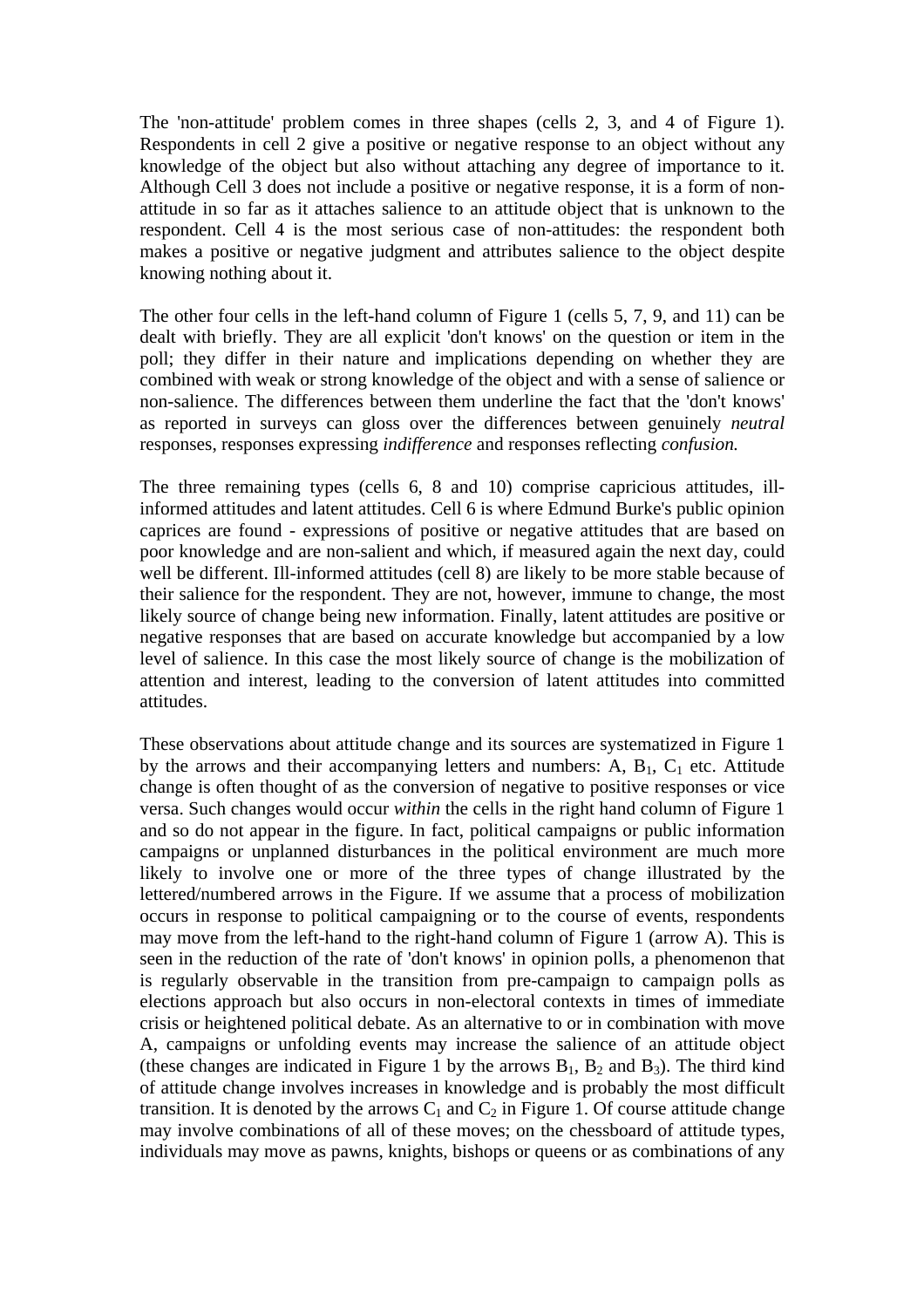or all of them. In short, attitude change is highly complex and represents much more than a conversion from 'against' to 'for'. Politicization is as important as persuasion.

#### **Issue politicization and issue publics**

Attitude formation and attitude change and any impact that attitudes may have on policy occur in the context of particular political structures and processes. In regard to the impact of attitudes on policy, Risse-Kappen has argued that 'Differences in political institutions, the structure of society and coalition-building processes in the policy networks (state domination, societal control and democratic corporatism) largely account for the variations in the impact of public opinion on foreign and security policy.<sup>(21)</sup> In regard to attitude formation and attitude change, events and processes politicize issues. Politicization heightens the salience of an issue, leads people to form attitudes to it and may increase levels of knowledge regarding it. Politicizing processes may be exogenous or endogenous. In the former case they spring from outside the political system as major problems or challenges arising in the international environment. Many politicizing events are, however, endogenous to the *policy* process, i.e. they originate in major initiatives or decisions taken by political leaders or in crises arising in the course of implementation of a policy. Alternatively, they may be endogenous to the *political* process, as when an existing or a new party or movement succeeds in putting a new issue on the agenda or in raising the profile of an old issue. On its own, this is a less likely source of politicization because, without the stimulus of either external shocks or policy developments that have politicizing consequences, it is difficult for parties or groups to politicize an issue.

Because it is uneven, rather than creating a homogenous public opinion, the process of politicization creates 'issue publics'; as Converse put it: '. . . we come a step closer to reality when we recognize the fragmentation of the mass public into a plethora of narrower issue publics.<sup> $(22)$ </sup> But what constitutes an issue and an issue public? From a policy-maker's point of view, it may seem that the policies are the issues. What he or she wants to know is what the public thinks of what the government or the international organization is doing or proposes to do. At the most general level, security policy as a whole could perhaps be thought of as an attitude having its own issue public. The problem is that it is a very general attitude object that may encompass diverse issues and different issue publics. In practice, public opinion polling frequently focuses on highly specific policies and on the preferences the public may have in regard to individual policy options (e.g., for or against sending troops to Bosnia). Attitudes to issues in this very specific sense give rise to the opposite problem: while important in themselves, they are too specific to define an issue public. They do not exist in isolation but rather are embedded in a nexus of attitudes to a wider range of objects. Consequently, rather than thinking of issues in terms of security policy in general or of particular policy options, it is better to focus on something in between these two poles, i.e. on *issue sectors,* defined as conflicting combinations of attitudes to values, actors, problems, instruments and policies relating to some aspect of, in this case, security policy. The presentation of the public opinion evidence in the following section of this paper focuses on three such issue sectors: attitudes to the institutionalization of security cooperation, attitudes to conflict intervention and attitudes to nuclear weapons.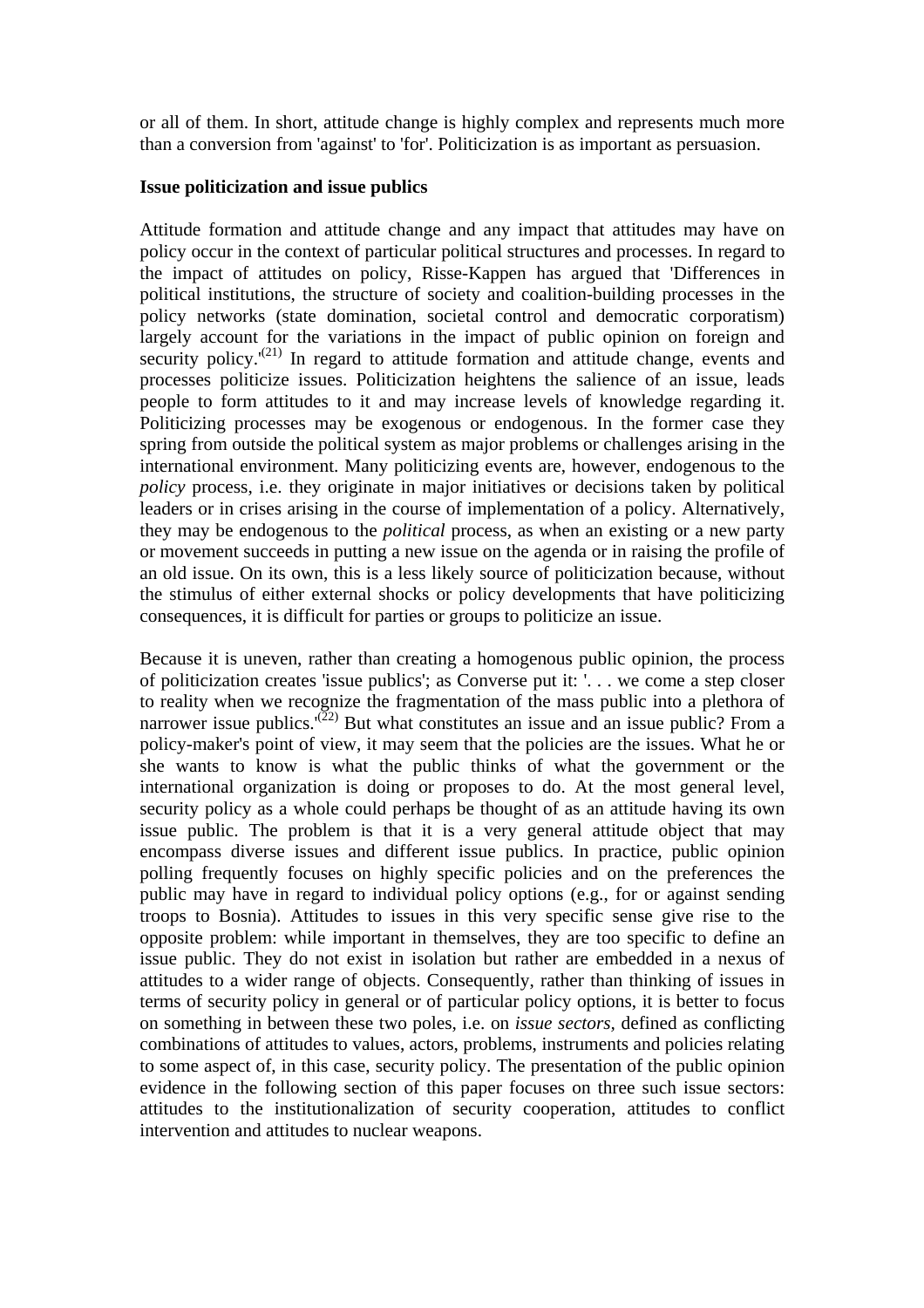## **ASPECTS OF CONTEMPORARY EUROPEAN ATTITUDES TO SOME SECURITY POLICY ISSUES**

#### **The data**

Before embarking on an examination of the evidence on European public opinion and security policy, it is necessary to make some preliminary remarks about the nature and sources of the data used. First, it is important to note that this is not an exhaustive compilation of data in this area. Rather, data have been selected by reference to the three topics indicated and in terms of the emphasis in the foregoing discussion on the need to pay special attention to the salience of attitude objects and to the knowledge or lack of knowledge that the public has of them. An important additional criterion in selecting the data to present was comparability: because the concern is with public opinion across a range of European countries, and because of the extra interpretative leverage that can be obtained from comparative analysis, priority was given to data that were either precisely or at least approximately comparable. Where the degree of comparability is only approximate, this is noted both as a necessary qualification of any conclusions drawn and as a reminder of the need for the coordination of research efforts in this area.

The main sources of the comparative data presented are the Eurobarometer and United States Information Agency (USIA) surveys. Eurobarometer surveys, involving representative samples of the adult population in each country surveyed, have been conducted twice-yearly in every member state of the European Community/Union since the mid-1970s. The surveys focus on attitudes to European integration, paying some attention to foreign and security policy matters on a regular basis and with more extensive analysis of these issues from time to time. USIA surveys are also polls of representative samples of the public in a wide range of countries. They differ from Eurobarometer surveys in that the choice of countries is both more selective and broader: the focus tends to be on the main West European countries and on the countries of Central and Eastern Europe, though some data on Russian and American public opinion are also collected. The USIA series of surveys is much the longer of the two, dating back to the early 1950s; however, only very recent data from either the Eurobarometer or USIA surveys are used in the present paper. In addition to these comparative surveys, the paper draws on national surveys or opinion polls, especially where these provide repeated measures of the same variables (all opinion polls used are cited in the relevant figure or table, and in footnotes).

#### **Institutionalized security cooperation**

Institutional development is chosen as one of the key issue sectors to be considered in this report for two reasons. First, cooperative inter-state behaviour that is facilitated by institutions or, at a minimum, by 'regimes'<sup>(23)</sup> is one of the hallmarks of the contemporary international system. Having emerged at first on the basis of a functionalist logic and confined to economic or technical matters, such behaviour is now increasingly manifest in the security field. Given the traditional monopoly held in this area by the nation-state, this development raises issues of the legitimacy and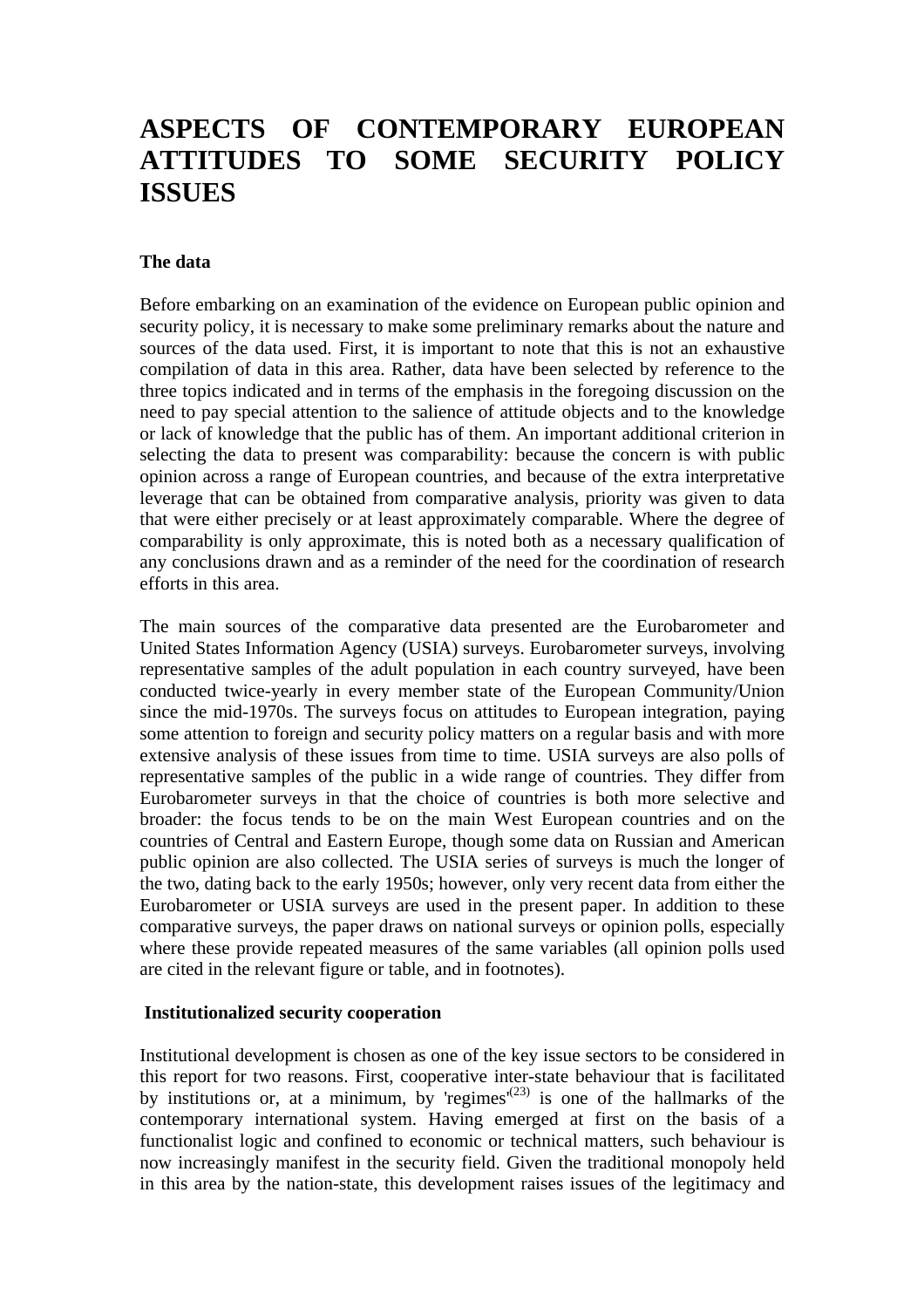role of the nation-state, issues that are intimately linked to public opinion. The second reason for focusing on this issue area is that it has its own politicizing effect, resulting from the various recurring efforts to reform or strengthen institutions of international cooperation. These have occurred most regularly within the European Community/Union (the Single European Act, the Maastricht Treaty, the Intergovernmental Conference negotiations for a revision of Maastricht, etc.). They are not, however, confined to the European integration process; there is, for example, the on-going process of NATO reform and particularly the issue of NATO enlargement; there are also the implications for the Brussels Treaty, which established the WEU. Such processes give rise to domestic debate and ratification requirements, in some instances amounting to direct consultation of the public in a referendum. Even without the latter step, these bring the issue of institutional cooperation before the bar of public opinion in a direct and immediate way.

Despite a tendency in analyses of security policy to assume that everything changed utterly in 1989, in fact the continuities have been substantial, and an awareness of them is essential in attempting to examine current attitudes to security cooperation. changes in threat perception, at least as far as public opinion is concerned, not only pre-date the fall of the Berlin Wall but pre-date the end of the Cold War. Study after study of this period has shown that the perception of a threat from the Soviet Union declined in European public opinion at what some security analysts would have regarded as a surprisingly early stage. This led Flynn and Rattinger to conclude that, as far as public opinion is concerned, 'One can say with confidence that the concept of security that we assume dominated the early postwar years - primarily military, primarily East-West - no longer exists.<sup> $(24)$ </sup> The significance of this statement is that it was made in 1985.

#### NATO

If some 'post-Cold War' aspects of public opinion seem to pre-date the end of the Cold War, other, apparently quintessentially Cold War attitudes have survived into the new period. This is particularly true in this area of institutional development, at least in terms of support for NATO, and is illustrated in Figure 2. In Britain favourable attitudes to NATO have remained almost entirely stable over the last 15 years, rarely moving much above or below 70 per cent.<sup> $(25)$ </sup> German attitudes to NATO have fluctuated somewhat but the fluctuations have been at a relatively high level and have never reduced support for the Alliance below 60 per cent. In Germany, the period since 1991 has seen a fairly stable level of support in the mid to high sixties. Italy also shows a fluctuating pattern, in this case in a range from the mid fifties to the low sixties. In terms of support for NATO, France has shown a more clear-cut trend than any of these three countries. Support has grown substantially over the period since 1980, the growth in favourable attitudes to NATO in France being remarkably steady up to 1991; it then encountered a significant check, falling from over seventy per cent to just fifty per cent between 1991 and 1992. That check was temporary and French support for NATO recovered to a level of about 60 per cent in the years 1993-95. The 1996 USIA survey shows a slight decline from this level to 54 per cent. Spain, where this USIA question has only been asked since 1991, is the clearest exception in the group of five countries considered in Figure 2: support for NATO in Spain has certainly been steady, but at a relatively low level, ranging between 40 and 46 per cent over the period 1991-96. The evenly balanced division of Spanish opinion on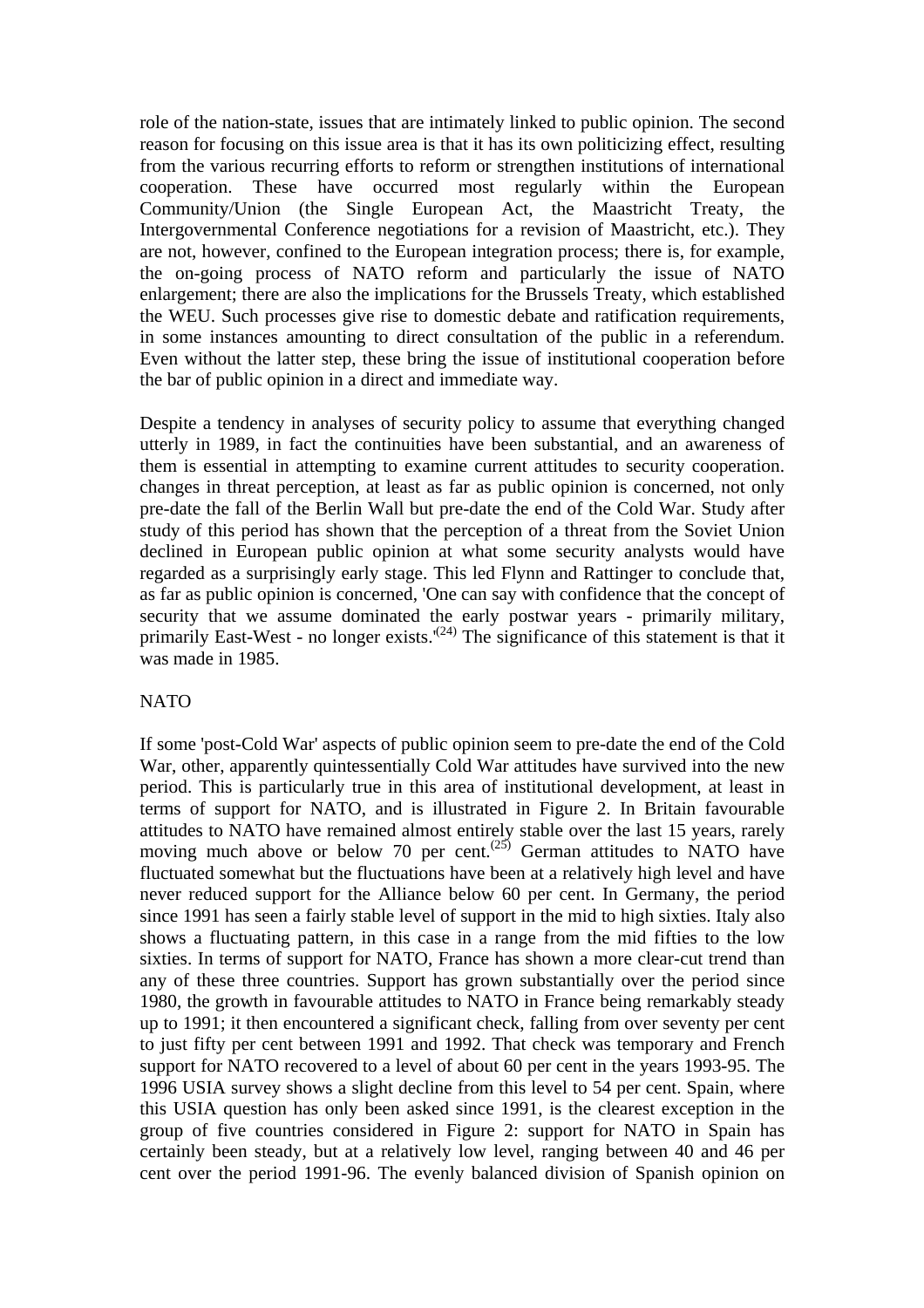NATO presumably reflects both the recency of Spain's accession to NATO and the politicization of the issue in the Spanish debate on membership.

Leaving Spain to one side, the most striking thing about the evidence on support for NATO in Figure 2 is the continuity in the high level of support for the institution through the period of transition. Analysing data from a much wider range of countries, Everts points to a similar continuity: 'However we measure commitment, it is evident that NATO has enjoyed a great deal of loyalty and commitment in most member countries throughout its existence. This commitment appears to have survived the momentous international changes in recent years. $(26)$ 

What explains this combination of declining threat perceptions and continuing support for an organization whose *raison d'être* was to counter the perceived threat? Both Rattinger and Risse-Kappen argue that this has occurred because support for particular security arrangements or institutions is only weakly related or may even be de-coupled from threat perceptions.<sup> $(27)$ </sup> More generally, it can be argued that over time an institution may attract a level of support which is independent of the particular purposes for which the institution was founded. As Everts and Sinnott, commenting on the persistence of pro-NATO attitudes put it, 'This suggests that an international regime can undergo transformation, even transformation related to the very purposes for which it was founded, and still maintain a high level of public support.<sup> $(28)$ </sup>

The institutional legacy of the Cold War and the apparently successful handing on of that legacy in terms of support for NATO is further illustrated in Table 1. In both 1993 and in 1996, substantial majorities in Germany and France, and especially in Britain, expressed confidence in NATO to 'deal effectively' with European problems.(29) With the notable exception of France *vis-à-vis* the EU, the publics of these countries look to NATO *rather than* to other institutions (OSCE, WEU or EU) for this purpose. Furthermore, NATO and the EU are better known, or, at least, more familiar: the OSCE and the WEU tend to elicit higher levels of 'don't know', although it should also be noted that there are significant decreases in the level of 'don't knows' in relation to both institutions in all three countries between 1993 and 1996.<sup> $(30)$ </sup>

Comparable data are available for five countries in Central and Eastern but only for 1993. In four of the five countries, that is in the Czech Republic, Hungary, Slovakia and Bulgaria, confidence in NATO was either substantially lower than it was in the three West European countries or was matched by confidence in OSCE or in WEU or in both. In these four countries also one finds levels of 'don't know' response in regard to NATO that are much higher than in the three West European countries and are not substantially different from the levels relating to OSCE and WEU. A partial exception on both counts among the countries of Central and Eastern Europe is Poland; in 1993 Polish public opinion seemed to distinguish between attitude to NATO and attitude to either OSCE or WEU and showed more familiarity with NATO than with either of the other two institutions (see Table 1); on the other hand, in 1993 the level of NATO 'don't know' responses in Poland was still substantially higher than it was in Britain, France or Germany.

Attitudes to the Atlantic Alliance encompass more than belief that NATO is essential, or more than confidence in NATO as an institution. When, in 1995, respondents were asked whether they believed that the United States cared about the security of Europe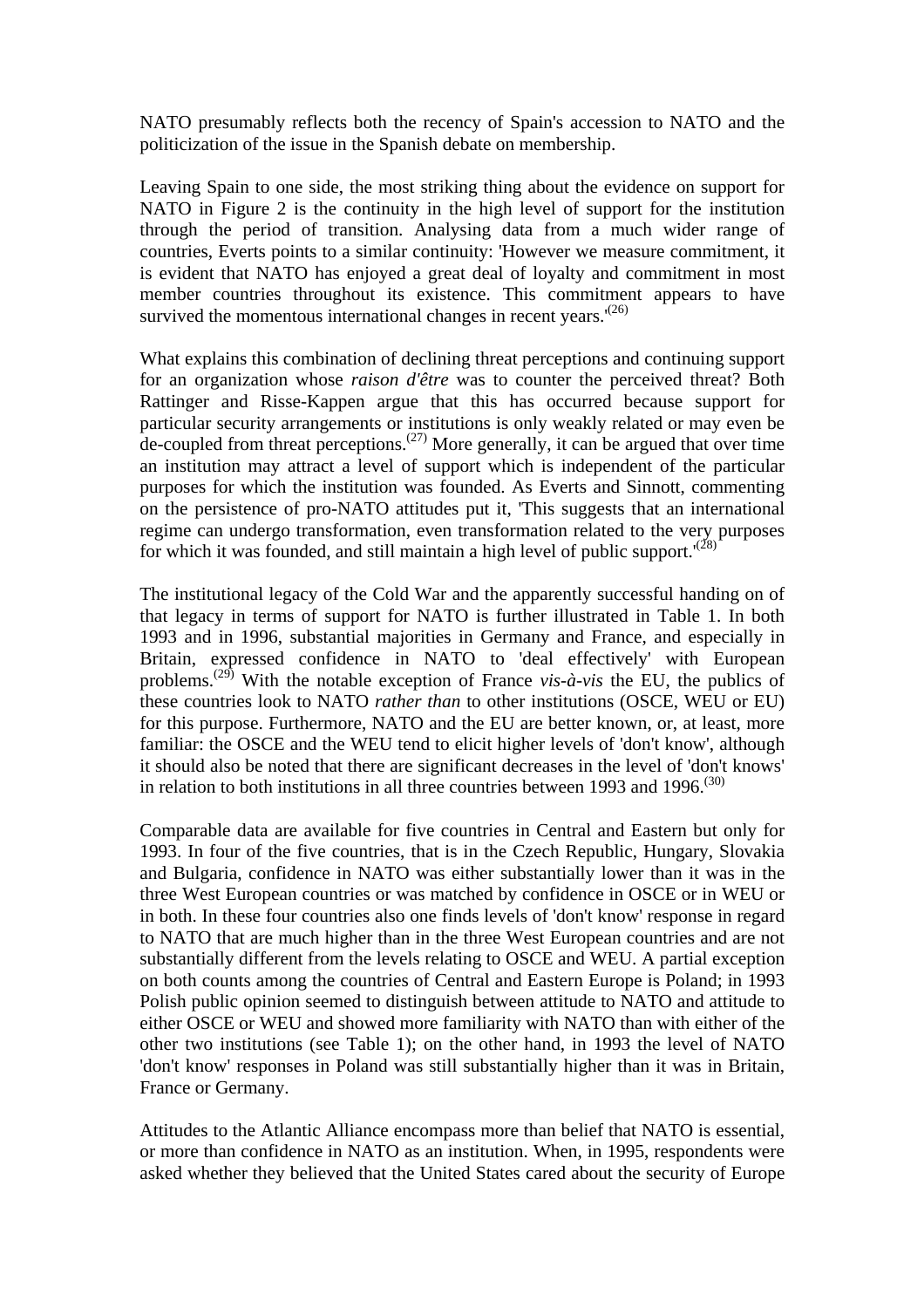or (in the case of the five Central and East European countries) about the security of Central and Eastern Europe, very substantial majorities (two-thirds or more) in Britain, France and Germany expressed the view that their leading NATO ally was concerned (see Table 2). In 1995, the contrast with several of the countries in Central and Eastern Europe in this regard was striking. The proportions believing that the US cared about the security of Central and Eastern Europe varied from 42 or 43 per cent in the Czech Republic and Slovakia to 29 and 28 per cent in Hungary and Poland. Nor was the lower level of perceived US concern a function of general attitudes to the United States - overwhelming majorities (in excess of three-quarters) in all five Central and Eastern European countries expressed favourable attitudes to the United States in the same surveys. One year later, however, confidence in US concern in all of the four Central European countries in question had improved significantly; at the same time it had dropped slightly in each of the West European countries, so that the gap between Western and Eastern Europe, while still significant, was much less than it had been just one year earlier.

Positive attitudes to NATO and positive assessment of the United States' concern for European security in Britain, France and Germany do not, however, entail acceptance of the *status quo* within the Atlantic Alliance. Indeed, at first sight, the evidence suggests considerable demand for change. Table 3 shows that, over the last three years, sizeable proportions of the populations of Germany, France and Britain wanted the Europeans to 'assume more responsibility and control of [European] security'. In assessing the implications of these responses, the first step is to examine in detail the wording of the question:

'One way some have proposed to deal with post-cold war security issues is to reduce the role of the US in NATO and strengthen the role of western Europe. This would mean Europeans would have much greater say on issues of western security. However, they would have to spend more money on their defence and assume more of the responsibility for the security of western Europe. Which do you think would be the best for the security of western Europe - keeping the same security relationship with the US or assuming more responsibility and control of our security?'

The opening part of the question is straightforward enough. Thereafter the question becomes complicated as it seeks to introduce a balance between 'the Europeans having much greater say on issues of western security', on the one hand, and 'spending more money on their defence and assuming more of the responsibility for the security of western Europe' on the other. It seems doubtful that this attempt at a balanced question succeeds. It is true that taxpayers tend not to want to spend more money; it is also, however, a feature of survey research that taxpayers will not, as opinion poll respondents, acknowledge the connection between government spending and taxation. Furthermore, the notions of Europeans having a 'much greater say' and 'assuming more responsibility' are affectively loaded. The lack of balance is repeated in the final segment of the question, which counterpoises 'keeping the same security relationship with the US' to 'assuming more responsibility and control of our security'.

If this critique of the question-wording is accepted, the data reported in Table 3 may risk exaggerating the extent of the desire for change in the Atlantic Alliance. This conclusion is supported by a closer look at the evidence on French attitudes in this area. In the Service d'Information et de Relations Publiques des Armées (SIRPA)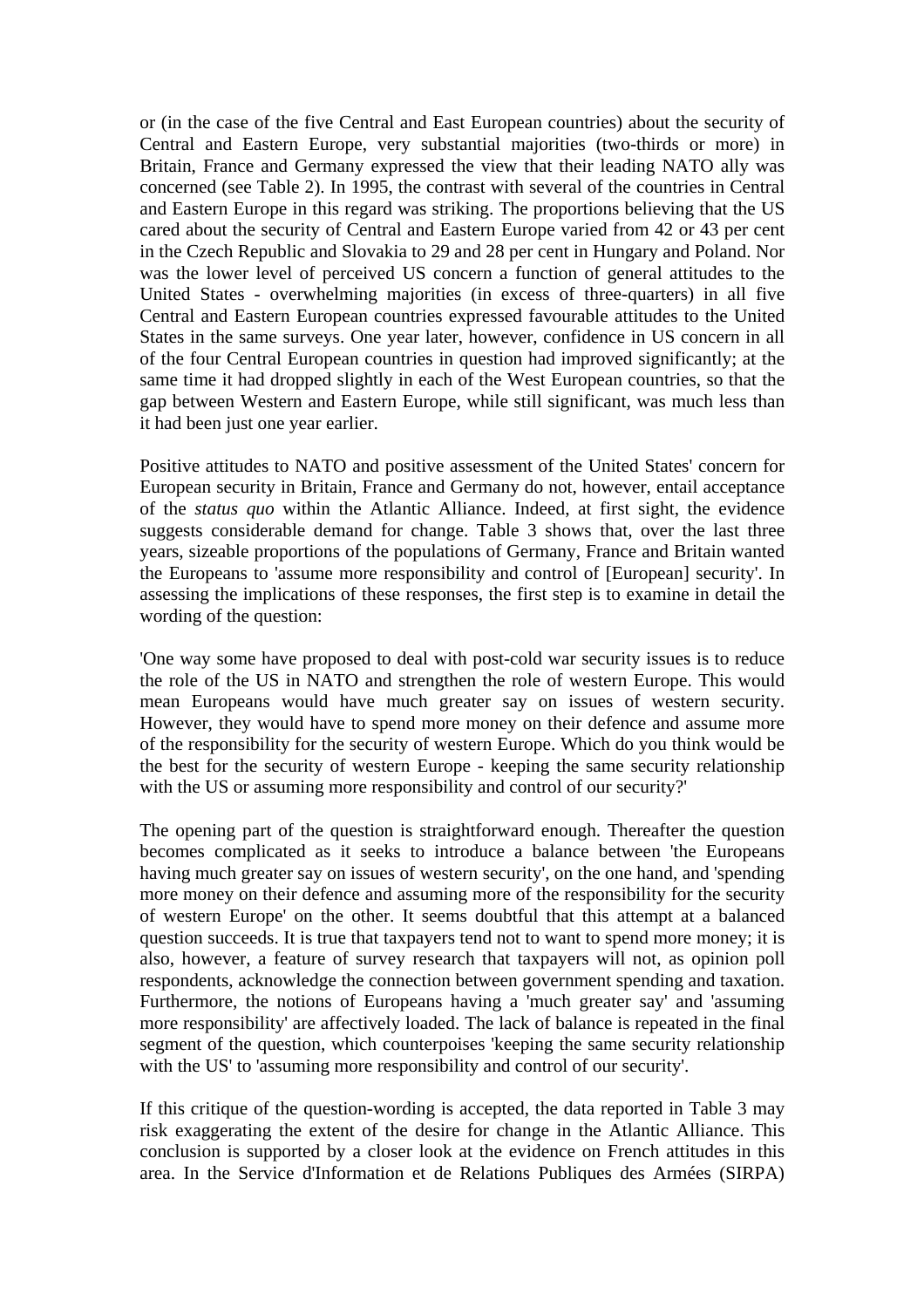series of surveys, French respondents over the years have been asked a question which offers four alternatives: an alliance between Western Europe and the United States, a European Alliance independent of the United States, non-participation in any alliance, that is, a position of absolute neutrality and, finally, the option of an alliance with Russia.<sup>(31)</sup> These data show growing French support for the Atlantic Alliance between 1985 and 1995 (see Figure 3). In 1985, 34 per cent opted for a Western European/United States alliance, 26 per cent for an independent European alliance and 24 per cent for neutrality. By 1995, support for the Atlantic Alliance in France had risen to 46 per cent.<sup> $(32)$ </sup> The point is that the evidence in Table 3 for 1995 indicated only 27 per cent support for keeping the same security relationship with the US, while 70 per cent wished to assume more responsibility for and control of European security. One should not, therefore, read too much into the figures indicating the level of support for 'assuming more responsibility and control of our security' shown in Table 3; they certainly do not imply a rejection of the Atlantic dimension of the Alliance, and may not even imply deep-rooted support for greater 'burden-sharing'. As a corollary, one should probably not draw any major implications from the appearance of a shift in French attitudes towards maintaining the current level of US involvement in European security in the data in Table 3 for 1996; the SIRPA data for the same year show, if anything, a slight fall in French support for American involvement in European security.

An Italian survey from January 1996 throws further light on the matter. In this case the choice was a four-way one: NATO as it is at present, a greater role for European countries, an exclusively European defence force and neutrality. It is notable that the proportion choosing neutrality (19 per cent - see Table 4) is rather similar to that in France. However, the idea of an exclusively European defence force receives virtually no support (5 per cent) and the bulk of opinion is in favour of the Atlantic Alliance, 39 per cent supporting a greater role for the European countries and 32 per cent favouring NATO as it is at present. By and large, this bears out the critique of the data on Britain, Germany and France in Table 3, that is, if the attractive sounding option of a greater role for European countries is counterpoised to the *status quo*, it is likely to win considerable support but that this support stops well short of rejecting American involvement. $(33)$ 

The enlargement of NATO and EU

The greatest potential change facing NATO is enlargement. The evidence suggests that public opinion on this issue does not impose stringent constraints on or make insistent demands for action. Table 5 displays attitudes to possible NATO membership in seven Central and East European countries in 1996. Majorities in almost all of the countries concerned favoured NATO membership but the demand was low-key: those 'somewhat in favour' tended to outnumber those 'strongly in favour'; the notable exception was Romania, where 56 per cent declared themselves to be strongly in favour of NATO membership. Further evidence of the weakness of the public demand for NATO membership in the countries of Central and Eastern Europe is found in attitudes to possible requirements of NATO membership (Table 6). Consistent and substantial support across the four most obvious requirements (a mutual defence commitment, stationing of NATO troops, NATO exercises in the country and NATO overflights) is found only in Poland: two-thirds of the Poles support the first and third requirements listed, while just over fifty per cent support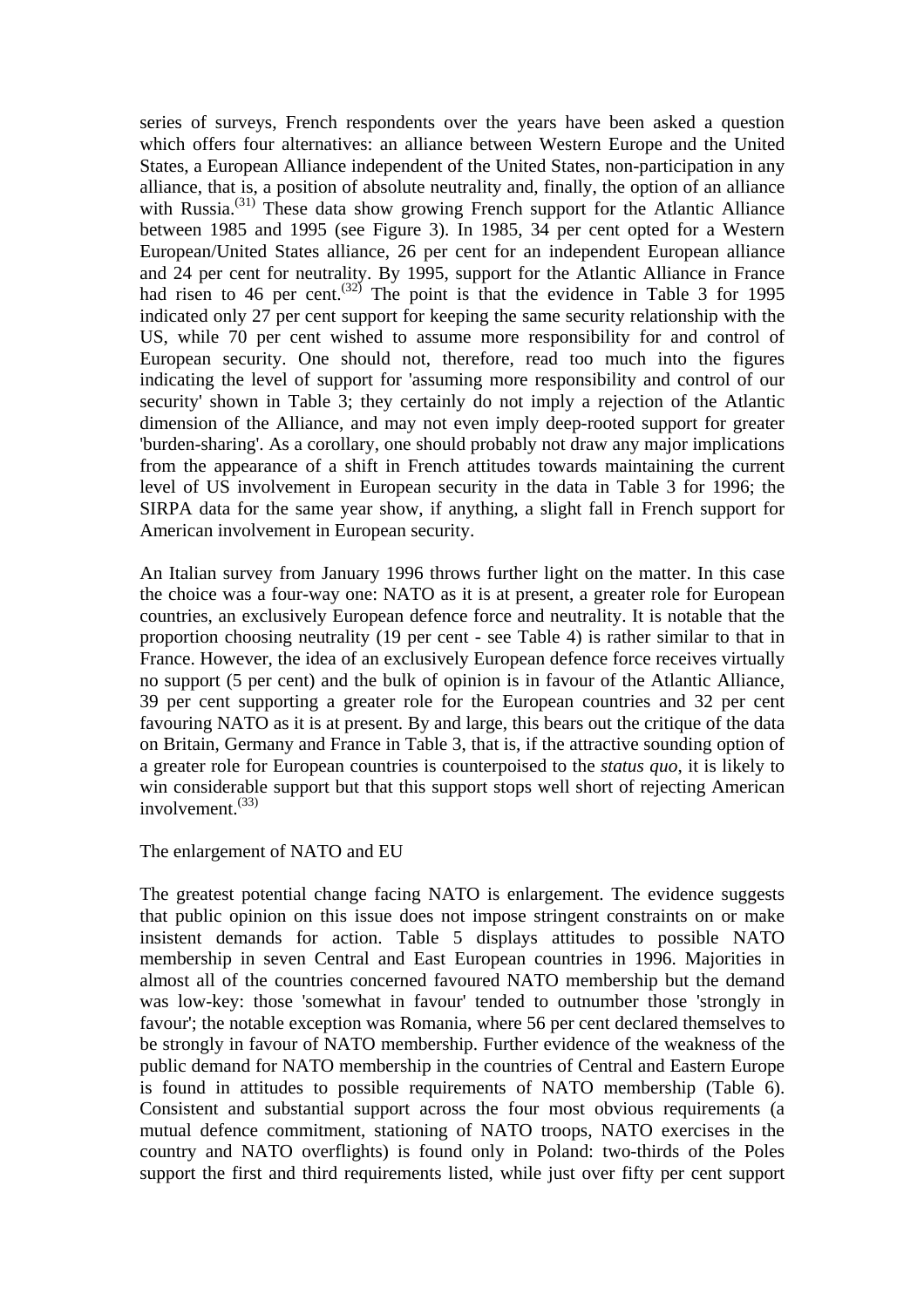the second and fourth requirements. In almost all the other countries, on almost all the requirements, opposition outweighs support, usually by a very substantial margin (see Table  $6^{(34)}$ 

Turning to opinion on NATO enlargement in West European countries, we find majorities taking an optimistic attitude in Britain, Germany and France (Table 7). In Italy and Spain, however, the proportion taking an optimistic view (that 'admitting central and east European countries into NATO will benefit the overall security of Europe') dips just below 50 per cent. It is not that pessimism regarding enlargement is rife in these two countries; the difference is that the level of 'don't knows' (almost onethird of respondents) is much higher than in Britain, Germany or France. Even in these three countries, however, the positive attitude to NATO enlargement is seen to be qualified when further questions probe a bit more deeply. Thus, majorities in Germany and France take the side of caution when faced with the choice between immediate NATO expansion and 'not moving too quickly on expanding NATO because Russia feels threatened by NATO expansion and the West's relations with Russia could worsen as a result' (Table 8). Only the British opt (by a very narrow margin) to proceed immediately. However, the difficulty of achieving balance in a complex question which seeks to spell out the rationale for the options offered is again evident in this case. 'To address the security vacuum in Eastern Europe' is pitted against 'because Russia feels threatened by NATO expansion and the West's relations with Russia could worsen as a result'. The specificity of the negative consequences of rapid expansion as compared with the abstractness of the notion of 'addressing the security vacuum' may well have drawn those with little interest or knowledge to the non-committal ('not move too quickly') option.<sup> $(35)$ </sup> In this context it is worth noting the minuscule and clearly unrealistic level of 'don't know' responses to the question (see Table 8).

The enlargement of the European Union is frequently put forward as either an alternative or a supplementary means of solving the security dilemmas of the countries of Central and Eastern Europe. Support for enlargement of the Union to include countries of Central and Eastern Europe is quite widespread in the Union as a whole  $(65 \text{ per cent})$ .<sup>(36)</sup> As Table 9 shows, however, such support varies considerably - from levels well in excess of 80 per cent in Finland and the Netherlands to something in the region of 50 per cent or less in Ireland, Portugal and Spain. From the point of view of our interest in public opinion and security, the key question is whether this support for enlargement is based on security considerations or on economic or moral considerations.

Table 9 shows that mutual security interests constitute the predominant rationale for enlargement. This response is chosen by 49 per cent across the EU as a whole, compared with 23 per cent citing moral duty and 20 per cent economic interest. The most frequent reference to the security factor is to be found in the three Scandinavian member states and in Germany, Greece and the United Kingdom. Overall, the data tend to confirm the expectation that geographical proximity to Central and Eastern Europe would lead to greater concern with the security dimension, though the two exceptions should be noted: Austria (relatively low concern with the security issue despite geographical proximity) and the United Kingdom (relatively high concern despite geographical distance).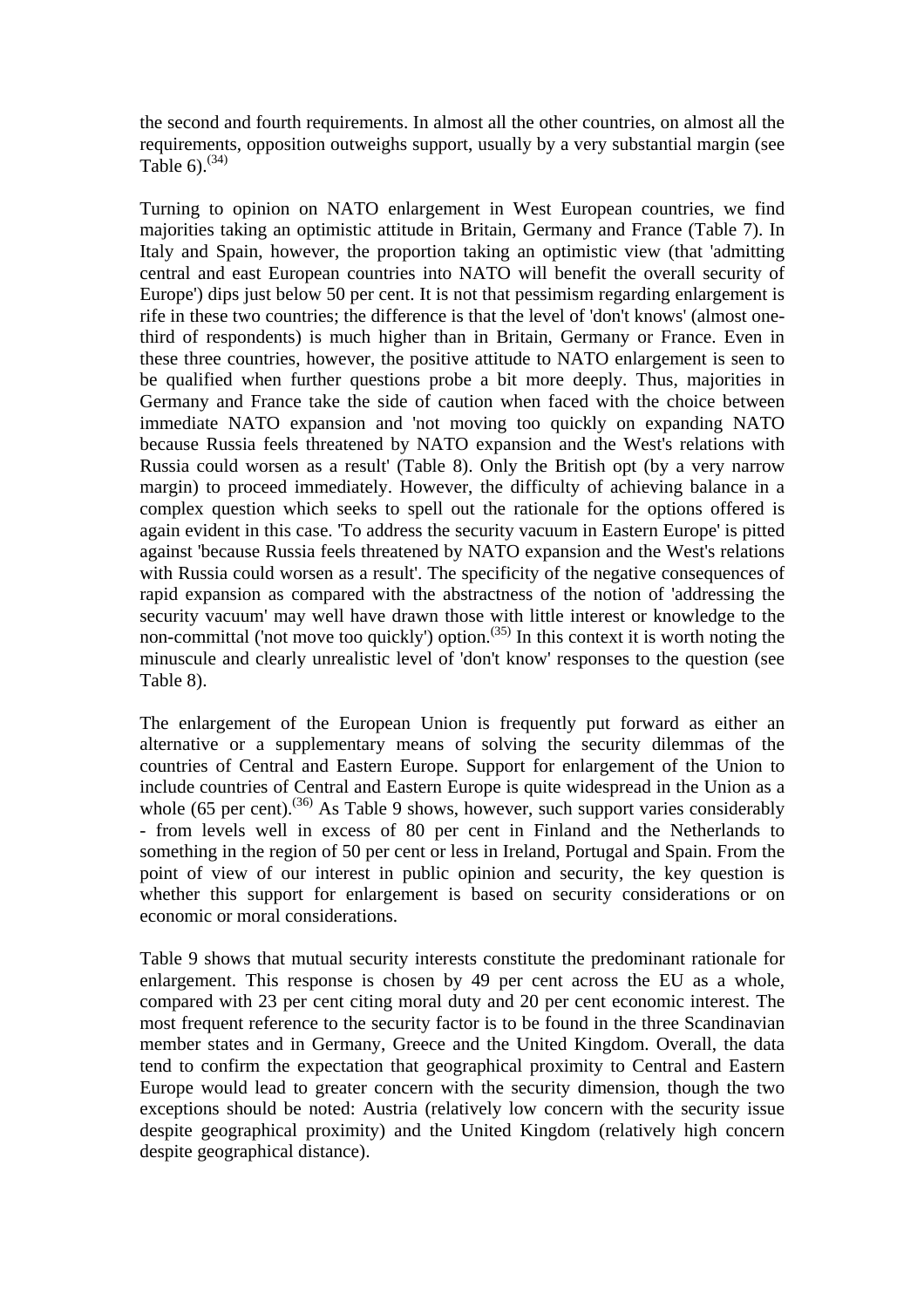The task of creating a zone of peace and security in Europe is not a new one for the European Union. Indeed, many would argue that this was the driving force behind the integration project in its early stages, and that it received renewed impetus following the fall of the Berlin Wall and the unification of Germany. In this perspective, enlargement becomes the next step in reinforcing and extending the European 'security-community', with the latter term bearing the very specific meaning set out by Deutsch in 1957: 'the attainment within a given territory, of a "sense of community" and of institutions and practices strong enough and widespread enough to assure, for a long time, dependable expectations of peaceful change.<sup> $(37)$ </sup> Over and above the traditional security rationale for enlargement already considered, there is some evidence of support for this more specific notion of a 'security-community' in European public opinion. Faced with a choice of two statements, one of which endorses the security-community concept and the other of which sees it as irrelevant (arguably because it has already been achieved), 49 per cent of respondents in the EU as a whole choose the former while 26 per cent choose the latter (14 per cent disagree with both statements and a further 11 per cent give a 'don't know' response (see Table 10)). The idea appears to have least resonance in Ireland, Portugal and Spain (see the 'don't know' column in Table 10).

#### **CFSP**

While long-term developments in integration may lead to a 'security-community' in the sense discussed in the preceding paragraph, in the short term specific decisions have to be made about institutionalizing a Common Foreign and Security Policy. USIA data show substantial support in Britain, France, Germany, Italy and Spain for the development of 'a common European defence force'. Significant pockets of opposition are, however, found in Britain and Germany and relatively high levels of 'don't know' occur in France and especially in Spain (see Table 11). Unfortunately, although the intensity of this support was measured in the survey (see the question in Table 11), the data are not reported in this form and we do not have even this indirect measure of the salience of the attitude in question. Whatever the general attitude to a common *defence force* may be, widespread support in the countries just considered for a common *defence policy* is confirmed and the picture extended to all 15 EU member states in Figure 4. The question underlying the data in Figure 4 dealt with a range of European Union policies and was posed as follows: 'What is your opinion on each of the following proposals? Please tell me for each proposal whether you are for it or against it.' Among the proposals was: 'The European Union member states should have a common defence and military policy'. Such a proposal receives substantial majority support (73 per cent) across the European Union as a whole. Figure 4 also shows however, that the range of support varies very considerably from above or close to 80 per cent in the Netherlands, Germany, Italy, and Greece to less than 50 per cent in three of the four neutral member states (Ireland 48 per cent; Sweden 41 per cent and Finland 40 per cent). In the other neutral member state, Austria, public support for a common defence and military policy, at 64 per cent, is not far below the European average.

When the issue is posed in the starker terms of national versus joint EU *decisionmaking* on defence, a greater division of opinion becomes apparent (see Figure 5). The wording of the question in this case is: 'Some people believe that certain areas of policy should be decided by the [*national*] government while other areas of policy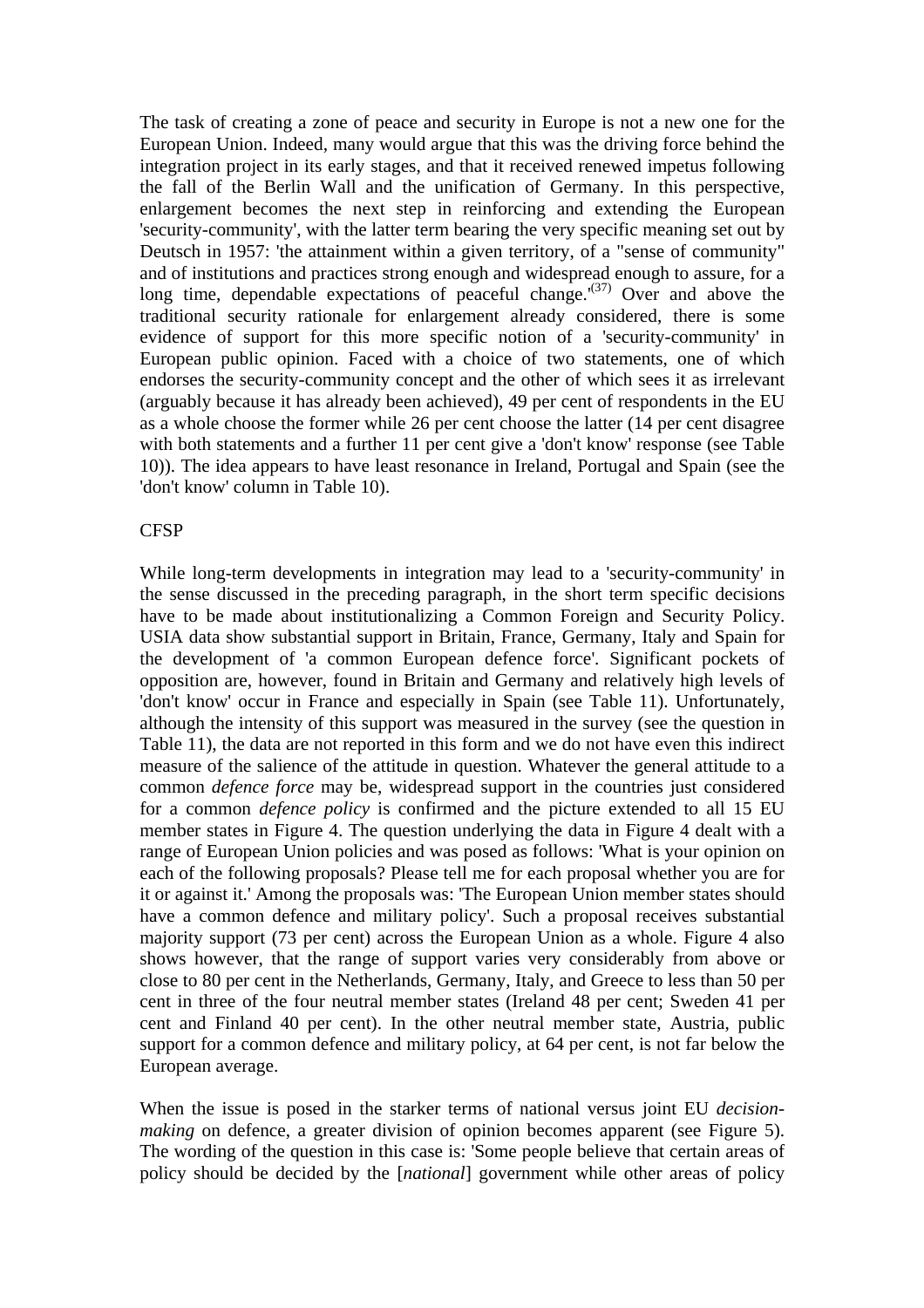should be decided jointly within the European Union. Which of the following areas of policy do you think should be decided by the [*national*] government and which should be decided jointly within the European Union?' Among the twelve areas of policy included in the question was 'defence'. On the basis of this measure, the balance of opinion in the Union is still in favour of policy integration, but only by a small margin (52 per cent to 44 per cent).<sup>(38)</sup> Support for a common policy remains as high as on the measure in Figure 4 only in the case of the Netherlands. In all other member states there is a noticeable drop in support. Denmark, the United Kingdom, Austria, Greece and Ireland join Sweden and Finland in having majorities against a common defence policy. Opinion in the latter two states is overwhelmingly negative, 81 per cent favouring national decision-making in Sweden and 90 per cent doing likewise in Finland.

What accounts for the rather different pictures portrayed in Figure 4 and Figure 5? Is this further evidence of the unreliability and waywardness of opinion polling and of the truth of the allegation that the answer one gets depends on the question one asks? The fact is that the answer does depend on the question, but this does not mean that the evidence is arbitrary or unreliable. Leaving aside unsatisfactory question wording, different questions measure different variables. In the present case, the question in Figure 4 measures support for a broadly defined 'common defence and military policy' that might not amount to much more than general cooperation in defence matters. As noted above, the question in Figure 5 is a tougher one because it poses the choice between national autonomy and shared sovereignty. Both questions are valid within their own terms of reference. The discrepancies in the results they produce are a telling illustration of the point made at the outset of this paper, i.e., opinion poll evidence is an imperfect and partial measure of the underlying complex reality that is public opinion. Rather than throwing up our hands when differently worded questions regarding the same topic produce different results, we should take advantage of the additional insight into the complexities of public opinion that the discrepancies provide. As well as revealing different attitudes, differences in question wording are likely to magnify variations in response among those who do not have an attitude to the issue in question but are determined to give a response out of politeness, a misplaced desire to be helpful or embarrassment at having to confess ignorance. The response variations are magnified because such individuals are responding simply and solely to the stimuli presented, i.e. to the specific words and cues contained in the question. $^{(39)}$ 

#### **Conflict intervention**

Precisely because intervention of this sort is, almost by definition, contemplated or undertaken in crisis situations, the collection of data on public opinion relating either to the crisis or to the intervention itself tends to be *ad hoc*, unsystematic and productive of evidence which is comparable neither across time nor between countries. This point has been argued trenchantly in a recent article which assesses the measurement of American public opinion in foreign policy crises and proposes a standard set of questions for such situations.<sup> $(40)$ </sup> Sobel argues that 'The inconsistent and limited survey research in this area makes it extremely difficult to analyse what the public actually thinks during flare-ups in foreign affairs . . . Generally low consistency and comparability within and between survey organizations often hinder the understanding of the complexities of events or trends over time.<sup> $(41)$ </sup> As an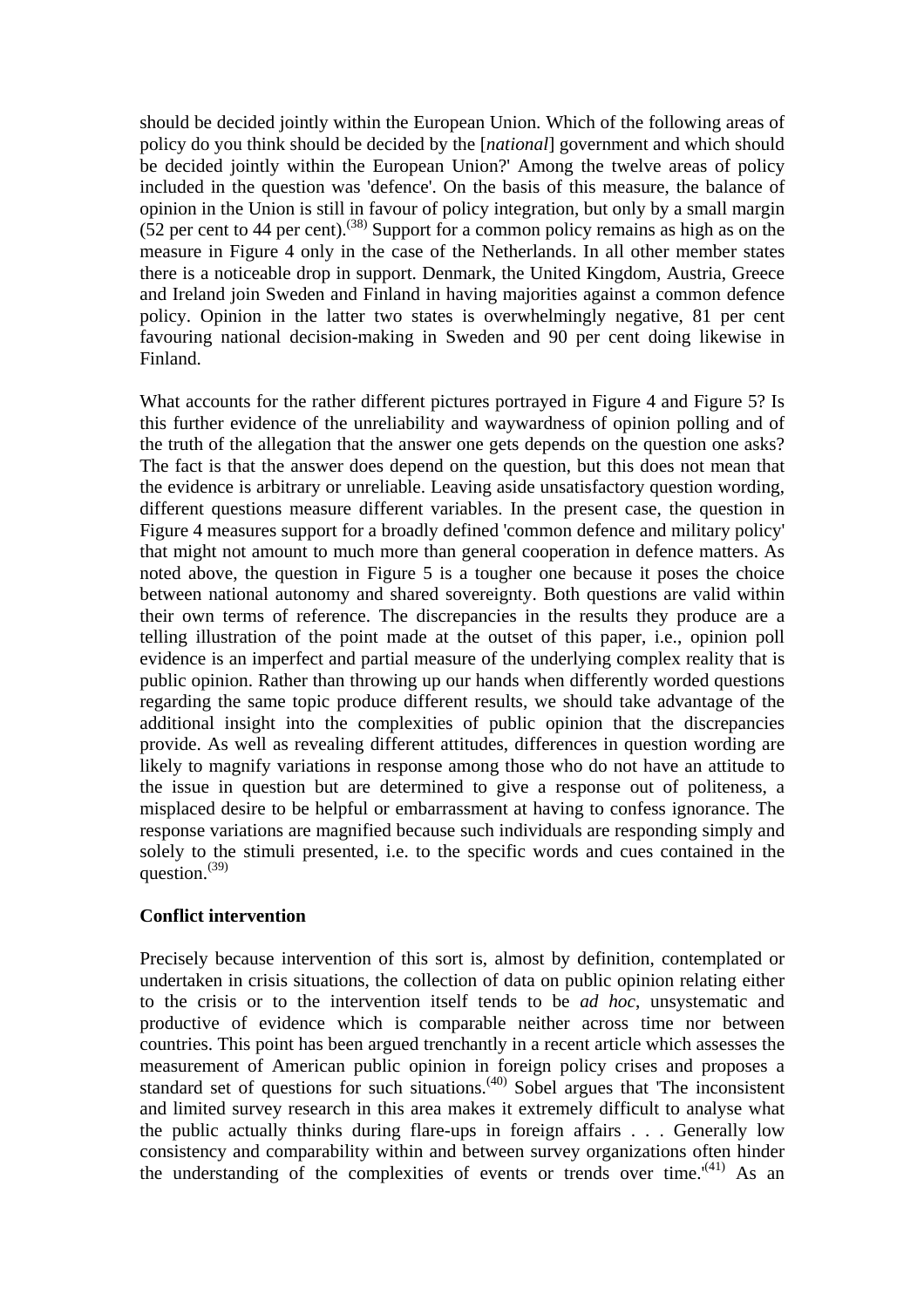illustration of the problem, he notes that only four time-series questions can be found in more than 600 Bosnia-related items in a major polling database covering the period 1991 to 1995. The practical implications of different question wordings can be quite dramatic, as when differences among 50 questions asked between 1992 and 1995 regarding the use of air strikes showed 'support for allied bombing ranging from 30 to  $85$  per cent'.<sup> $(42)$ </sup> In an attempt to overcome the diversity of question wording, Sobel proposes nine key areas and sets out a list of 33 questions which could be used to measure these nine areas in the case of any foreign intervention situation. In line with the argument advanced at the outset of this paper, he places issue salience and issue 'attention' and knowledge to the forefront of his list of nine key topics.

Not surprisingly, the problems of comparability and consistency of question wording increase exponentially when one turns from US to European data on public opinion regarding conflict intervention Accordingly, it is difficult to draw substantive conclusions from the available data, and the main lesson to be learned from the analysis is the imperative need for comparability and coordination in future research in this area. As argued above, and as Sobel notes in his discussion of opinion in the United States, the first requirement is an assessment of the salience of the particular crisis in national public opinion. Table 12 takes four European countries and illustrates alternative approaches to the measurement of the salience of actual or potential flashpoints.

The French question seeks to pinpoint the source of the greatest perceived threat to France, comparing areas of actual or potential conflict (the countries of Central Europe and the Balkans, and of the Middle East and Africa) with the traditional source of perceived threats to West European security, namely the former Soviet Union (the 'countries of the Far East' are also included). In this comparison, it is striking that the 'greatest threat to France' is seen by a plurality of respondents throughout the early 1990s as coming from Central Europe and the Balkans.

The question posed in Germany shown in Table 12 focused mainly but not exclusively on individual countries as the source of threat but in this instance the threat was to world peace and the respondent was presented with a long list of countries. Allowing for the different wording of the question, there are some commonalities and some contrasts with French perceptions. Like the French, German respondents were most likely to be anxious about the threat from the Balkans but less likely to mention the countries of the Commonwealth of Independent States. Substantial minorities were concerned about a threat from the Middle East and from Islam or Iran but perhaps the main finding was that two in five Germans saw no country posing a threat to world peace. If, as appears to be the case, this response category was actually presented to respondents along with the list of countries, the size of the group choosing it illustrates yet again the importance of presenting respondents with, as it were, an escape hatch; if such a device is not provided in a question like this, the probability of generating 'non-attitudes' is considerable.

The measurement of salience in the Italian survey shown in Table 12 is very different. Posing a much broader range of potential threats (from economic inequalities to terrorism and from Islamic fundamentalism to immigration from the Third World), the Italian surveys found that 'the Balkans' rated very low as a source of perceived threat. As measured in this way, the key threats for Italians are economic inequalities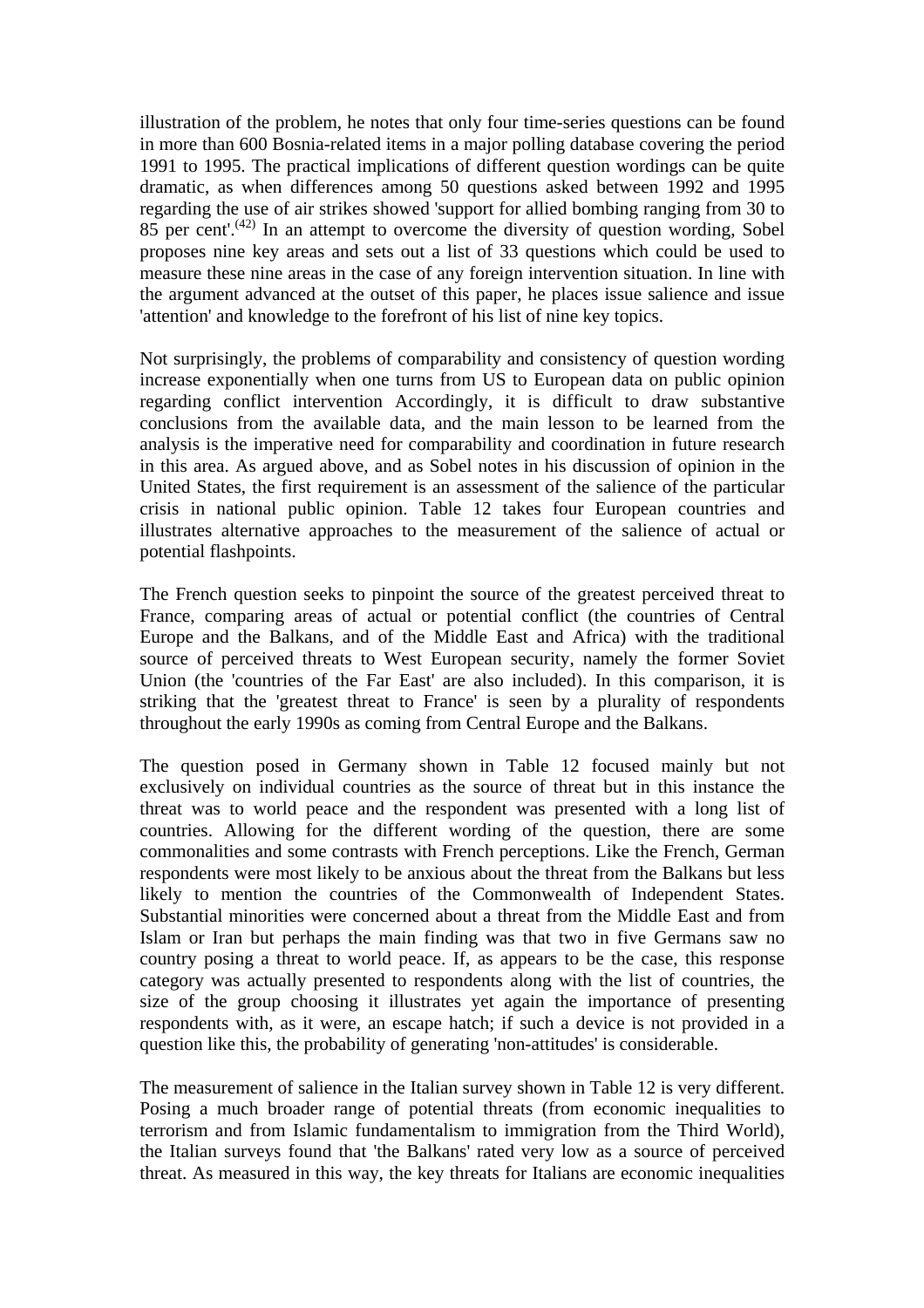and terrorism. Finally, the Spanish question shown in Table 12 takes a much more specific approach, asking how much of a danger the current conflict in Algeria poses for Spain. On this assessment, this particular potential flashpoint is seen by only a minority of the Spanish public as representing a danger (6 per cent a great danger and 25 per cent somewhat of a danger).

Each of these four approaches has advantages and disadvantages and, in combination with other questions on this topic, they could be used as a basis for designing a crossnationally comparable measure of the salience of local or regional conflicts or of threat perception more generally for use in future surveys. In the meantime, however, we are left a long way from a genuinely comparable measure of this key variable of issue salience, let alone of the matter of the public's level of knowledge or understanding of the issues or threats involved. $(43)$ 

Bearing in mind that the data on the salience of the conflict in ex-Yugoslavia or in other potential flashpoints are inadequate, it is still worth considering attitudes to military involvement in the situation in Bosnia. Table 13 presents relevant but not identical measures from Britain, France, Germany, Italy and Spain. The basic picture to emerge from Table 13 is that majorities in all four countries support their country's military involvement in Bosnia. The level of support is most consistent and highest in Britain, but this may need to be discounted in view of the reference in the British questions for 1993, 1994 and 1995 to the purpose of 'protecting humanitarian convoys'. When the question was changed in January 1996 to 'do you approve or disapprove of the use of British troops in Bosnia for peacekeeping purposes?', there was some decrease in support. The question posed in Germany is also of questionable comparability: first, it refers to UN forces without any reference to the domestically controversial issue of German involvement in such forces; secondly, it envisages massive military intervention. Despite the scale of the intervention, the data suggest considerable German support - only 29 per cent reject the proposal.

Within this overall picture there is evidence of a small but significant decline in support for military involvement in Bosnia up to mid-1995. This occurred in France, Italy and Spain, the decline leaving Spanish public support short of a majority (see Table 13). The rise in Italian support in January 1996 may have been due to the IFOR intervention or to the fact that the Italian question drew attention to the peace agreement and to the Italian Government's decision to support the agreement with a contingent of troops.

In the absence of more systematic data, especially comparable data on salience and knowledge, it is difficult to draw any firm conclusions from these data on attitudes to conflict intervention. One can say that intervention receives majority support but the reliability of the support, the likely effect on it of adverse developments in conflict intervention and the lessons to be learned regarding public opinion in future conflict situations can, on the basis of present evidence, only be guessed at.  $(44)$  It is clear that this particular issue sector is one that requires extensive further research.

#### **Nuclear issues**

As with certain aspects of public opinion already considered, attitudes to nuclear weapons are likely to have been considerably affected by the political events and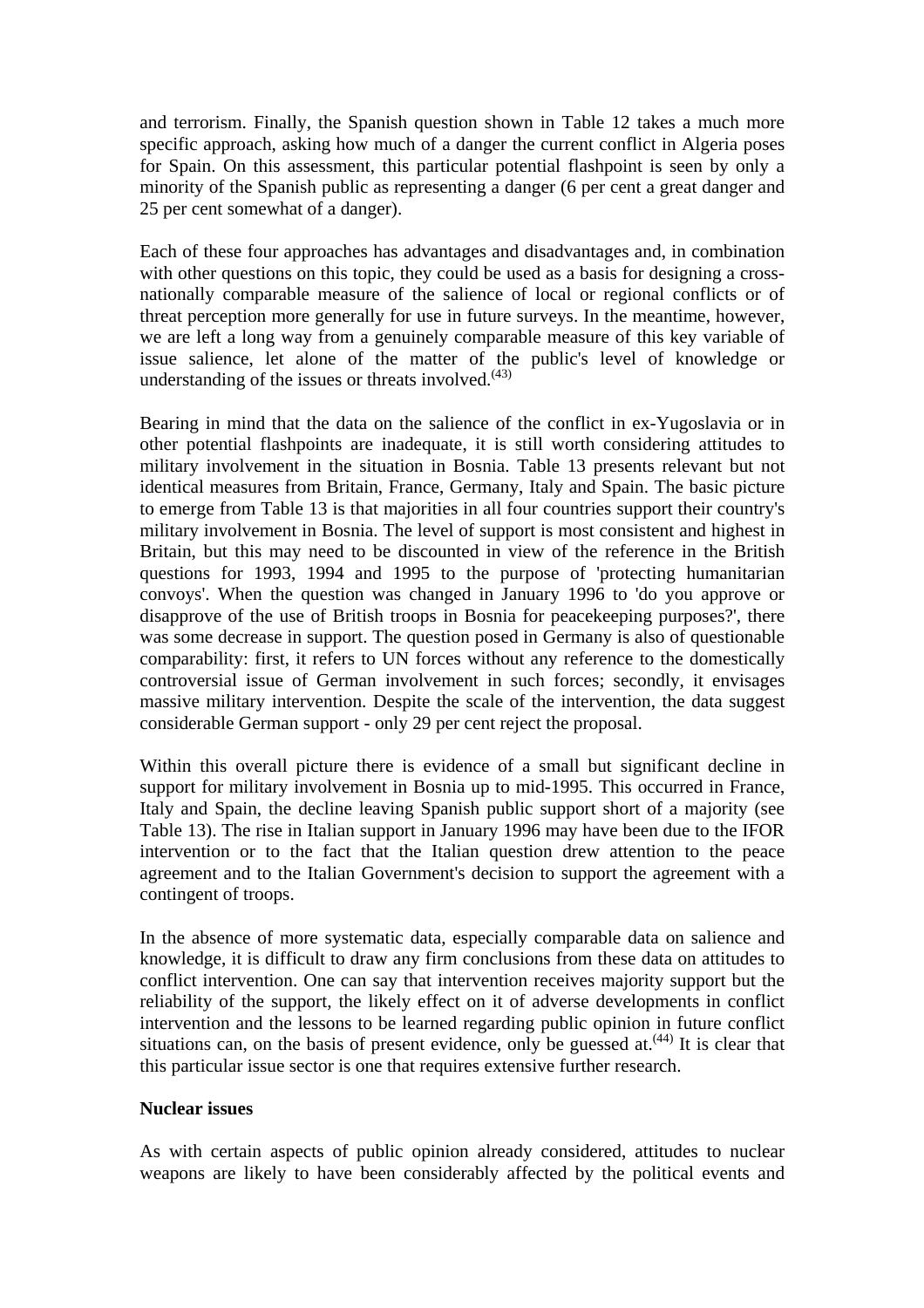controversies of the early to mid-1980s. Risse-Kappen suggests, for example, that the politics of this period led to a 'legitimacy crisis of nuclear deterrence in the Federal Republic'.<sup> $(45)$ </sup> One would anticipate that events since 1989 would also have had significant effects on attitudes, though the precise extent and direction of these effects might be a matter of debate. Events also affect research agendas, however, and the declining salience of the nuclear issue has led to a drying up of the flow of data in this area, making any such hypotheses difficult to test. Despite these difficulties, this paper treats issues relating to nuclear weapons as one of the key issue sectors because of the sensitivity of public opinion in this area and because of the potential for politicization that lies in policy events such as nuclear testing and in instances or threatened instances of nuclear proliferation.

One would anticipate differences between public opinion in nuclear weapons states and non-nuclear weapons states on issues in this sector. The data in Table 14 provide a limited test of this hypothesis, the test being limited to three countries and qualified by the usual problem of having to compare responses to different questions. Bearing these limitations in mind, the data suggest that there is majority support for nuclear deterrent strategies in both Britain and France. In addition to the minority 15 per cent who believe that Britain should 'always have nuclear weapons', 58 per cent believe in keeping British nuclear weapons 'until others get rid of theirs'. The implicitly unilateralist option to simply 'get rid of its nuclear weapons' is endorsed by only 23 per cent. The nearest comparable French question offers only two options - for or against French nuclear deterrence and, on this measure, support for French policy hovers around the 60 per cent mark. This represents a gradual but significant evolution in French attitudes over the last decade or so, as shown in Figure 6. In 1984, 72 per cent supported the French nuclear deterrent as against 14 per cent who opposed it. Over the years, the gap between these two positions has narrowed, reaching the 61 to 28 per cent outcome in 1996 shown in Table 14. These majorities are more or less reversed in Germany; in this case the data are from 1991 and relate to NATO nuclear weapons - 57 per cent supported unilateral abandonment of the NATO nuclear deterrent compared to 43 per cent who felt that NATO nuclear weapons should be retained as long as the (then) Soviet Union possessed such weapons.

Public opinion in both Britain and France, while supportive of the *status quo*, takes a minimalist view of the nuclear option and is specifically opposed to new developments or new deployments. Thus, between 1993 and 1995, French opposition to the resumption of nuclear tests in the Pacific was as substantial and as consistent as French support for maintaining an independent nuclear deterrent (compare Tables 15 and 16). The British evidence is more indirect since is relates to a hypothetical situation of the siting of American nuclear missiles in Britain. Sixty per cent would be opposed to such a deployment, taking the view that American nuclear missiles would make 'Britain a less safe place [in which] to live'. When the issue of Britain 'having its own independent nuclear missiles' is considered, opposition drops to 37 per cent; a majority believes either that such missiles make Britain a safer place to live in (45 per cent) or that they make no difference (12 per cent).

The German data on specific nuclear policy issues relate to the inclusion of British and French nuclear forces in the process of nuclear disarmament (see Table 17). Not surprisingly, there is overwhelming support for such a proposal: 82 per cent agree, 59 per cent strongly, and a mere seven per cent disagree. This is in line with the findings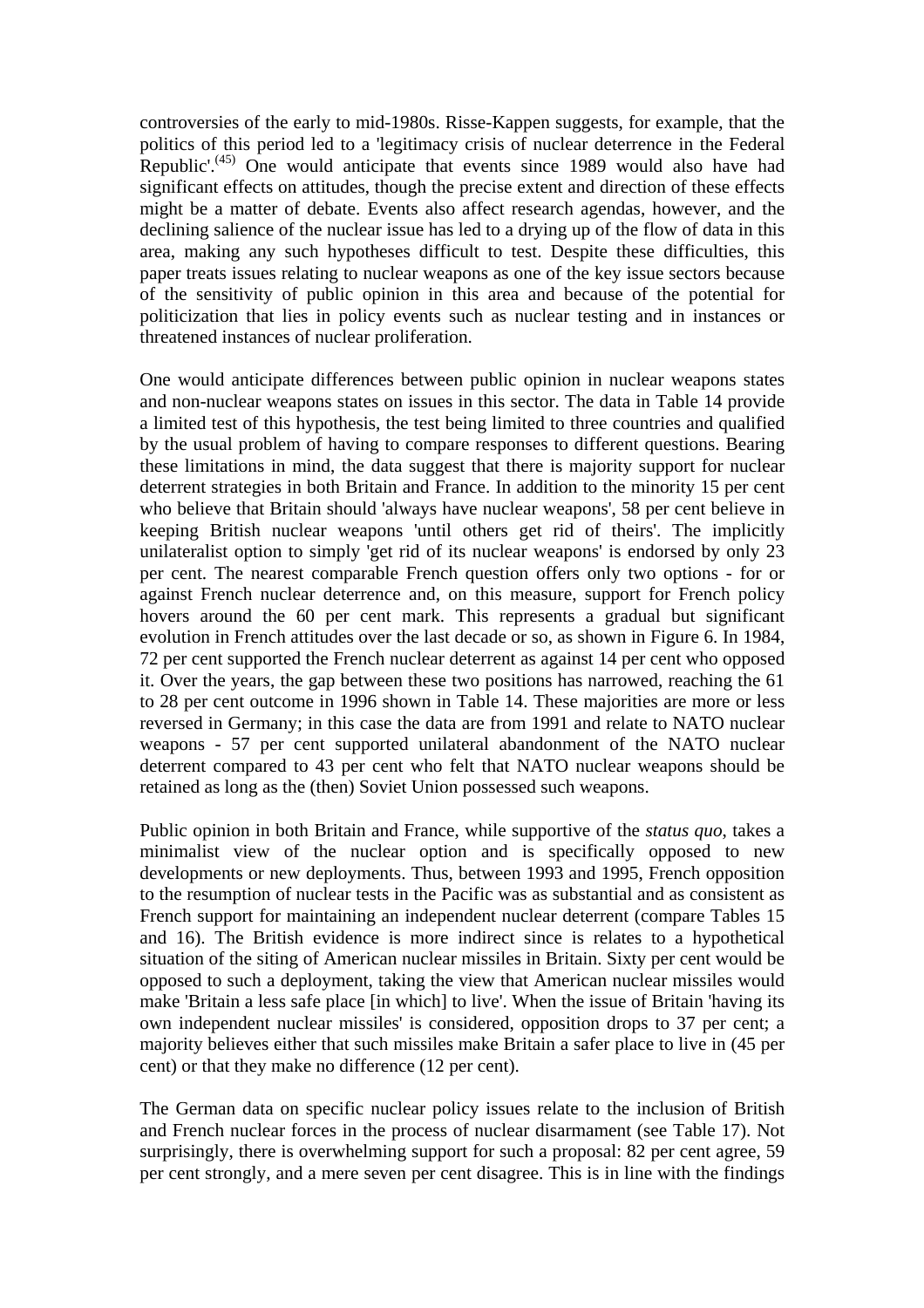for France and Britain: such support as there is for nuclear weapons policies is limited, at most, to support for the *status quo*; any change which enhances the role of nuclear weapons is likely to meet widespread resistance, while any prospect of diminishing that role is likely to be widely welcomed. Having said that, it must be emphasized that the data on preferences in this area are sparse and the data on salience, knowledge and understanding sparser still.

#### **The cognitive dimension of attitudes to a common European policy**

The argument in the first part of this paper has been that non-attitudes, non-salient attitudes and attitudes based on low levels of awareness and information are much more serious problems, and much more serious obstacles to our understanding of public opinion, especially in the area of security policy, than is frequently assumed to be the case. Ideally, this theme would be systematically treated in dealing with each of the issue sectors examined above. Unfortunately, in most instances the unavailability of appropriate data makes such treatment impossible. This part of the empirical section of the paper seeks to advance our understanding of this problem by focusing on just one of the topics dealt with - attitudes to a common foreign and defence policy.

The discussion above noted the extremely low level of 'don't knows' produced by the question dealing with preferences for national government versus joint European Union decision-making on defence policy (see Figure 5). It is striking indeed that the level of 'don't knows' across the European Union as a whole on this question is less than half what it is on the question regarding a common defence and military policy (compare Figures 4 and 5 above). This reinforces the suspicion that there may be a considerable volume of non-attitudes in the data on attribution of defence policy to the European Union level.

This suspicion, or hypothesis if you like, is confirmed by two further pieces of evidence. The question which generates the data shown in Figure 5 is a standard Eurobarometer one that is repeated at regular intervals but always in the same format. The level of 'don't know' responses fluctuates slightly but always at a very low level. Thus, although we have abundant data over time on this issue, the data are of little or no use in attempting to come to grips with the non-attitude problem. In 1994, however, a research project on turn-out in the European Parliament elections provided the opportunity to insert some new questions in the Eurobarometer and, in this context, to use a more exploratory question on policy attribution. The new question was: 'There has been a lot of discussion recently about the European Union (European Community). Some people say that too many issues are decided on by the European Union (European Community), others say that more issues should be decided on by the European Union (European Community). Which of the following statements comes closest to your view?' The response categories included the statement: 'I haven't really thought about it'. This was chosen by 25 per cent of respondents which, when added to the nine per cent 'don't knows' also elicited by the question, yields fully one-third of the sample who have no view on the question of the attribution of policy competence to the European Union.<sup>(46)</sup> At a minimum, this strongly reinforces the suspicion that the data in Figure 5, which showed a very considerable polarization of attitudes across the European Union on an issue that is quite central to the current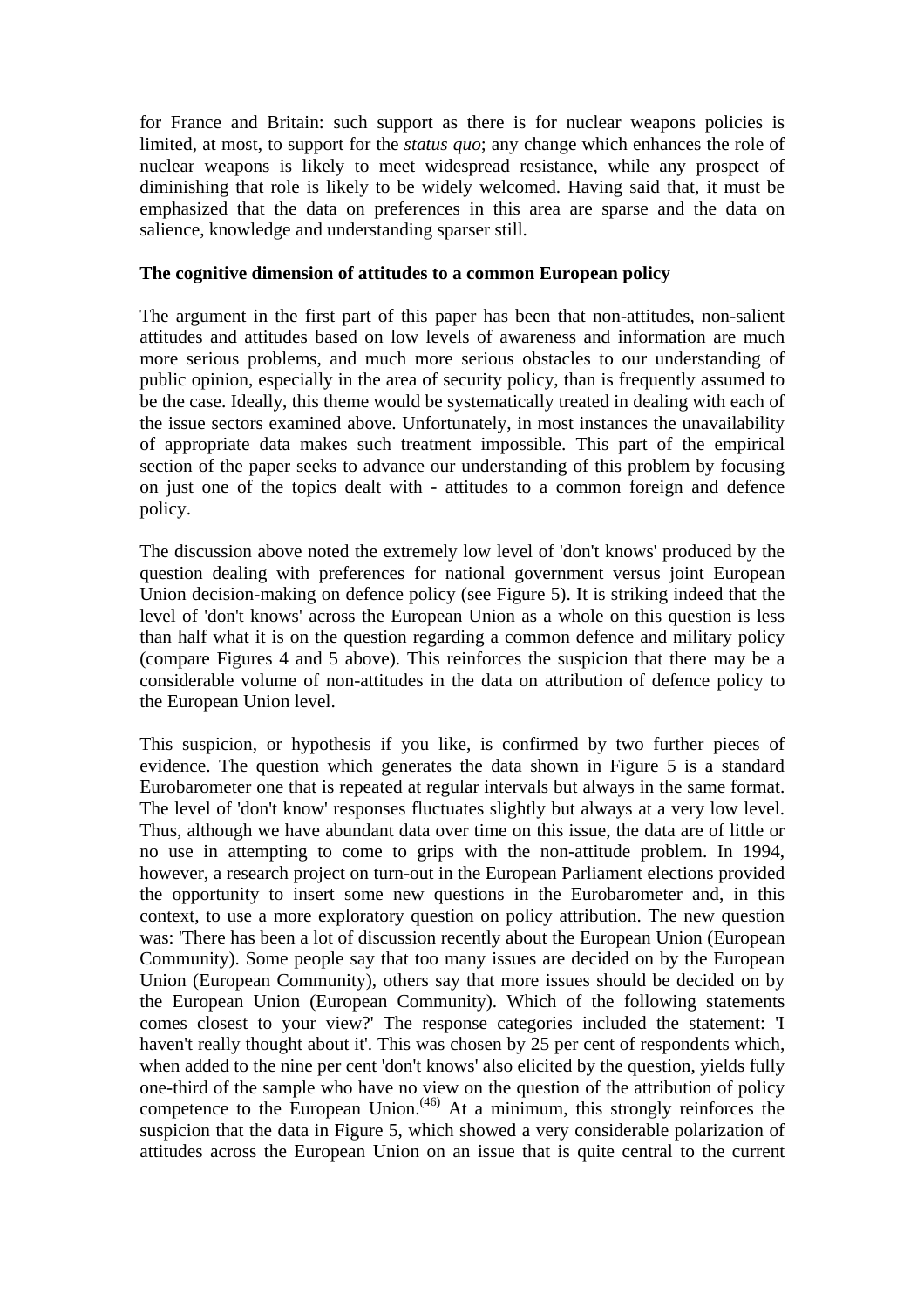discussions of institutional development, contain a substantial proportion of either non-attitudes or, at best, capricious or ill-informed attitudes.

A recent Eurobarometer report provides a second and more direct means of testing the matter. $(47)$  Respondents were asked specifically about their perception of the allocation of decision-making power between national governments and 'the European Union level'. The question wording was as follows: 'In fact the [nationality] government, together with those of the other countries in the European Union, have agreed that a number of policy areas will be decided jointly within the European Union, and not by each country separately. Can you tell me which areas of policy are already, at least to some extent, decided at the European Union level?' Among the 22 issues mentioned were 'foreign policy towards countries outside the EU' and 'defence'. Given that two treaty changes and a good deal of recent debate about European integration have focused on precisely these issues, one would expect a reasonably widespread public perception of the actual situation, which is that foreign policy is decided 'at least to some extent' at EU level and defence is not.<sup>(48)</sup> The bar-chart in Figure 7 presents two bars for each member state, the first one showing the perceived attribution of defence matters and the second showing the perceived attribution of foreign policy to the European level. In a well informed public, the first bar should be quite low and the second should be quite high. *This correct configuration of perceptions is not in fact found in any member state.* Finland comes closest: there, only 12 per cent see defence decisions being made at European level; on foreign policy, however, only 46 per cent of Finns get it right. After Finland, the next most informed are Sweden and Denmark and, to a lesser extent, the United Kingdom - at least some proportion of the public in each of these states see the distinction between foreign and defence decision-making. Three other countries (Ireland, Austria and Greece) have reasonably accurate perceptions in the defence area but all three much less so when it comes to joint decision-making in foreign policy. At the other end of the scale in terms of perception of joint decision-making on defence, the outcome is equally if not more surprising: over 40 per cent of people in France, Germany, Belgium, the Netherlands and Luxembourg believe that defence issues are decided 'at least to some extent' at EU level; moreover, the public in these countries see no difference between decision-making in foreign policy and decision-making in defence.<sup> $(49)$ </sup> One should note that this is also the situation in the fifteen member states taken as a whole: while only 38 per cent of the European public believe that foreign policy is, at least to some extent, decided at EU level, 38 per cent of the European public also believe that defence matters are decided in this fashion.

This discussion has dwelt at some length on public *perceptions* in this area for two reasons. The first is that this evidence is vitally important as we attempt to understand *preferences* in regard to defence-decision making; our interpretation of the rather polarized picture in Figure 5 is considerably altered when we realize the highly inaccurate nature of much public perception in this area. The second reason for dwelling on these perceptions is that they offer strong confirmation of one of the fundamental arguments in the first half of this paper, namely, that levels of knowledge and awareness in regard to foreign and defence policy are much lower than frequently assumed, with all the consequences this has for the expression of non-attitudes and illformed attitudes in responses to opinion poll questions.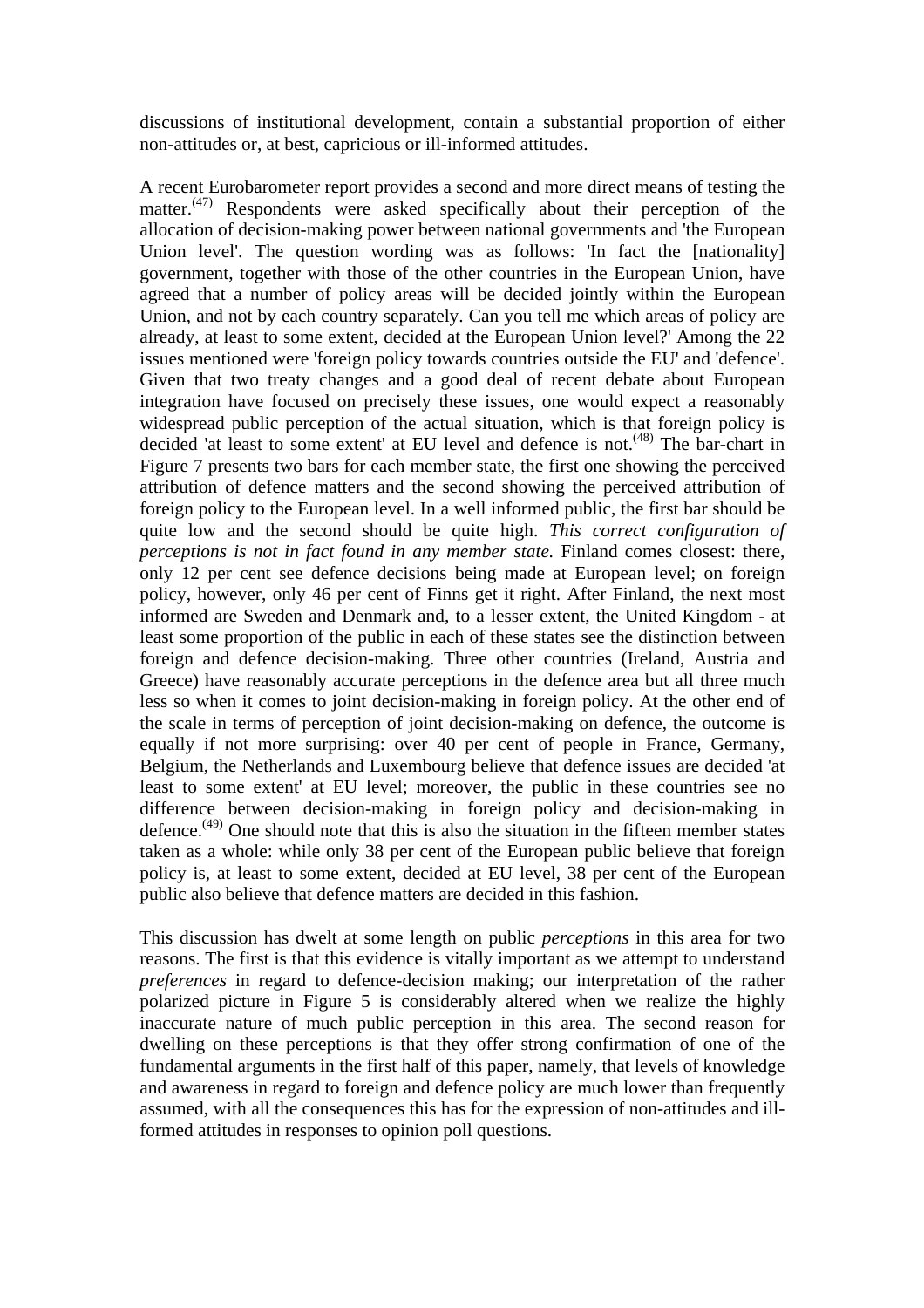# **CONCLUSIONS**

In the light of the methodological caveats issued throughout this paper, it is not surprising that the substantive conclusions that can be drawn regarding European public opinion and security issues are partial and tentative. The data which would allow a reasonably complete and definitive interpretation simply do not exist. On the other hand, certain indications of the state of European public opinion do emerge and can be briefly summarized.

There is a striking continuity in support for NATO in Britain, France, Germany and Italy. This is accompanied by some desire for a greater role for European countries in the Alliance but support stops well short of a negative view of American involvement in European security. On NATO enlargement, the evidence suggests that public opinion in the West does not either impose stringent constraints on or make insistent demands for government action. With the exception of Poland, lack of insistence and lack of strong commitment regarding enlargement is also the main characteristic of opinion on NATO membership in Central and Eastern Europe. On the issue of enlargement of the European Union to include the countries of Central and Eastern Europe, support is quite widespread in the Union as a whole, and it appears that mutual security considerations rather than any moral imperative or perceived economic interests form the main basis of this support.

Data on support for the defence dimension of the CFSP illustrate the point made above about the complexity of public opinion. In terms of the strong version of a common defence policy (that defence policy should be decided jointly within the European Union), Denmark, the United Kingdom, Austria, Greece and Ireland join Sweden and Finland in having majorities against. Opinion in the latter two states is overwhelmingly negative. In all EU-member states, however, it is essential to take account of the cognitive dimension of attitudes on this issue. The evidence suggests that on this very fundamental question of the level of governance at which defence policy is decided, and, indeed, in regard also to the level at which foreign policy is decided, European public opinion encompasses vast areas of ignorance or incomprehension: an accurate view of foreign and defence decision-making is not in fact found in any member state of the Union.

This paper has also reviewed some evidence on public opinion on conflict intervention. The collection of data in this area tends to be *ad hoc*, unsystematic and productive of evidence which is comparable neither across time nor between countries. Acknowledging the difficulties in finding comparable measures of salience (measures of knowledge seem to be almost entirely lacking), one can say that intervention receives majority support but the reliability of the support, the likely effect on it of adverse developments in conflict intervention and the lessons to be learned regarding public opinion in future conflict situations can, on the basis of present evidence, only be guessed at. It is clear that this particular issue sector is one that requires extensive further research.

The third issue sector considered in the paper is that of nuclear weapons. This is obviously a highly sensitive area and one with some potential for politicization arising from policy events such as nuclear testing, instances or threatened instances of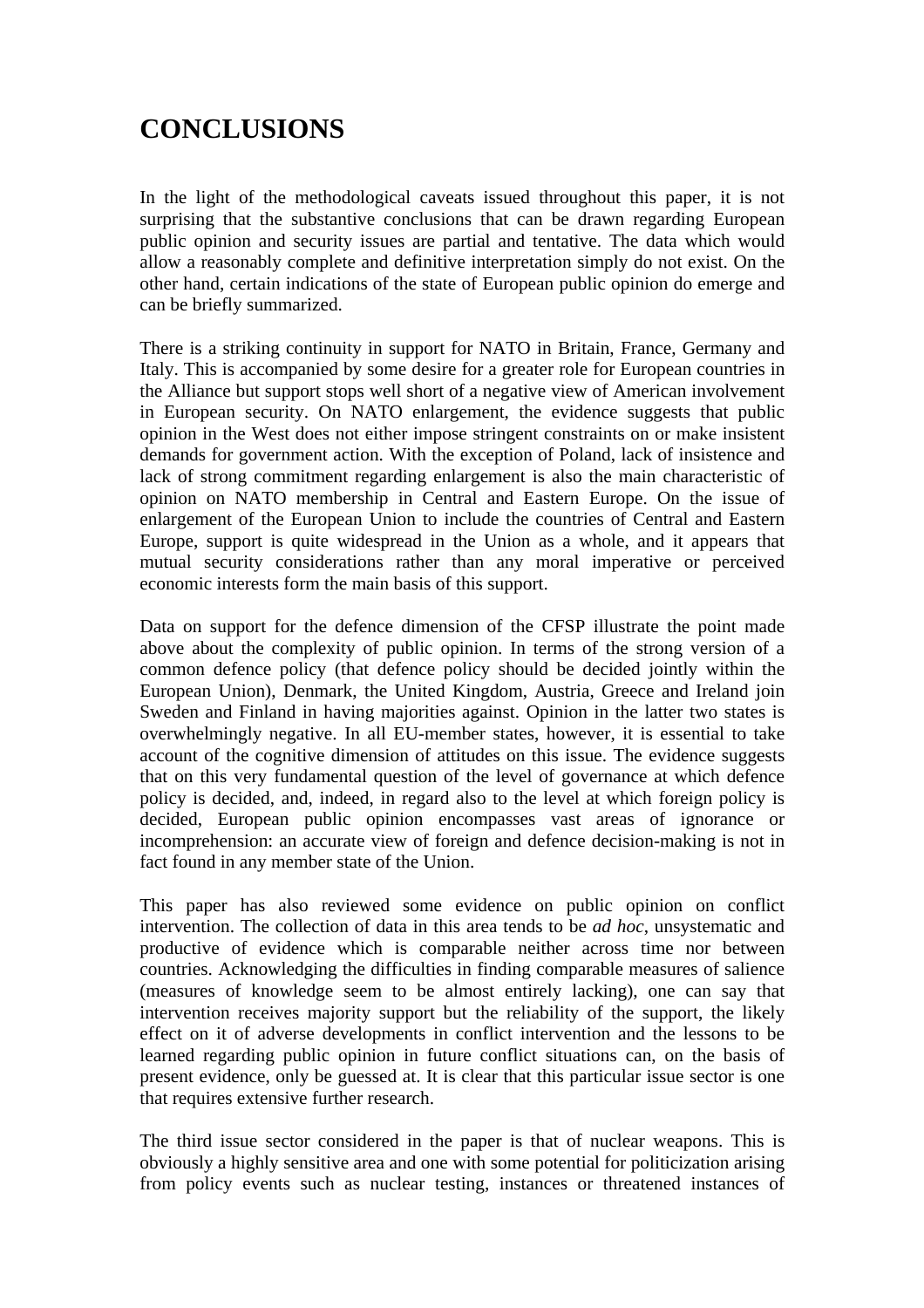nuclear proliferation and processes of treaty negotiation or revision. The evidence from Britain, France and Germany suggests that such support as there is for nuclear weapons policies is limited, at most, to support for the *status quo*. Perhaps not surprisingly, given the nuclear weapons status of Britain and France, support for the nuclear *status quo* in these countries is in the majority. In 1991, and explicitly taking into account the possession of nuclear weapons by the then Soviet Union, German support for a NATO nuclear deterrent was in a minority, albeit a substantial one (two out of every five German respondents giving an opinion on the issue felt that NATO should retain its nuclear weapons in such circumstances). In short, it seems that, in the three countries considered, any active pursuit of a nuclear defence policy is likely to meet widespread resistance, while any prospect of diminishing the role of nuclear weapons is likely to be widely welcomed.

The foregoing findings are presented as illustrations of the basic theses advanced in the first half of the paper rather than as a definitive account of the state of European public opinion on security policy. The findings highlight certain aspects of public opinion in this area, the most important being its complexity and its weak cognitive foundations. They underline the need for critical evaluation of opinion poll evidence and, hopefully, the findings and the discussion provide some guidelines for the conduct of such critical reflection. Not being discouraged by opinion polls may mean exercising one's critical faculties as much as having courage. This brings us to the implications of the findings for policy-makers.

In considering the implications, the *first* point to make is that the new security environment makes public opinion on security matters an important but potentially volatile factor that policy-makers ignore at their peril. The *second* implication that policy-makers might draw from the discussion of European public opinion in this paper is that they should adopt a highly critical attitude to the public opinion poll evidence presented to them. Public opinion is not the undigested results of the latest poll: it is an elusive and complex phenomenon requiring careful interpretation. A *third* implication is that, while public opinion can be defined as the aggregate of attitudes in a given population towards politically relevant objects, it is not an undifferentiated aggregate. Rather, there is a segmented and stratified series of publics, and any assessment of the policy implications of any set of poll findings must bear this in mind. The *fourth* implication of the discussion is a further specification of this point: probably the most important factors giving rise to a fragmented public opinion are the different degrees of salience or importance that individuals attach to security policy issues and the different degrees of knowledge they bring to these matters. Consequently, the stratification of public opinion is not rigid. Indeed, attitude change is as likely to consist in people moving between different attitudinal strata as it is to consist in conversion from one position to another.

The *fifth* implication to be drawn from the discussion is that attitude change of either kind is likely to be brought about by a *combination* of politicizing events and public information campaigns rather than by the latter alone. Politicizing events or processes may arise unexpectedly (e.g., the sudden eruption or escalation of ethnic conflict); they may also, however, occur on a more predictable basis, as in the politicization that accompanies treaty revision in the European Union. Political leaders and policymakers have a much better chance of hitching their campaigning and opinion-forming efforts to the latter than to the former; the evidence in this paper on the low level of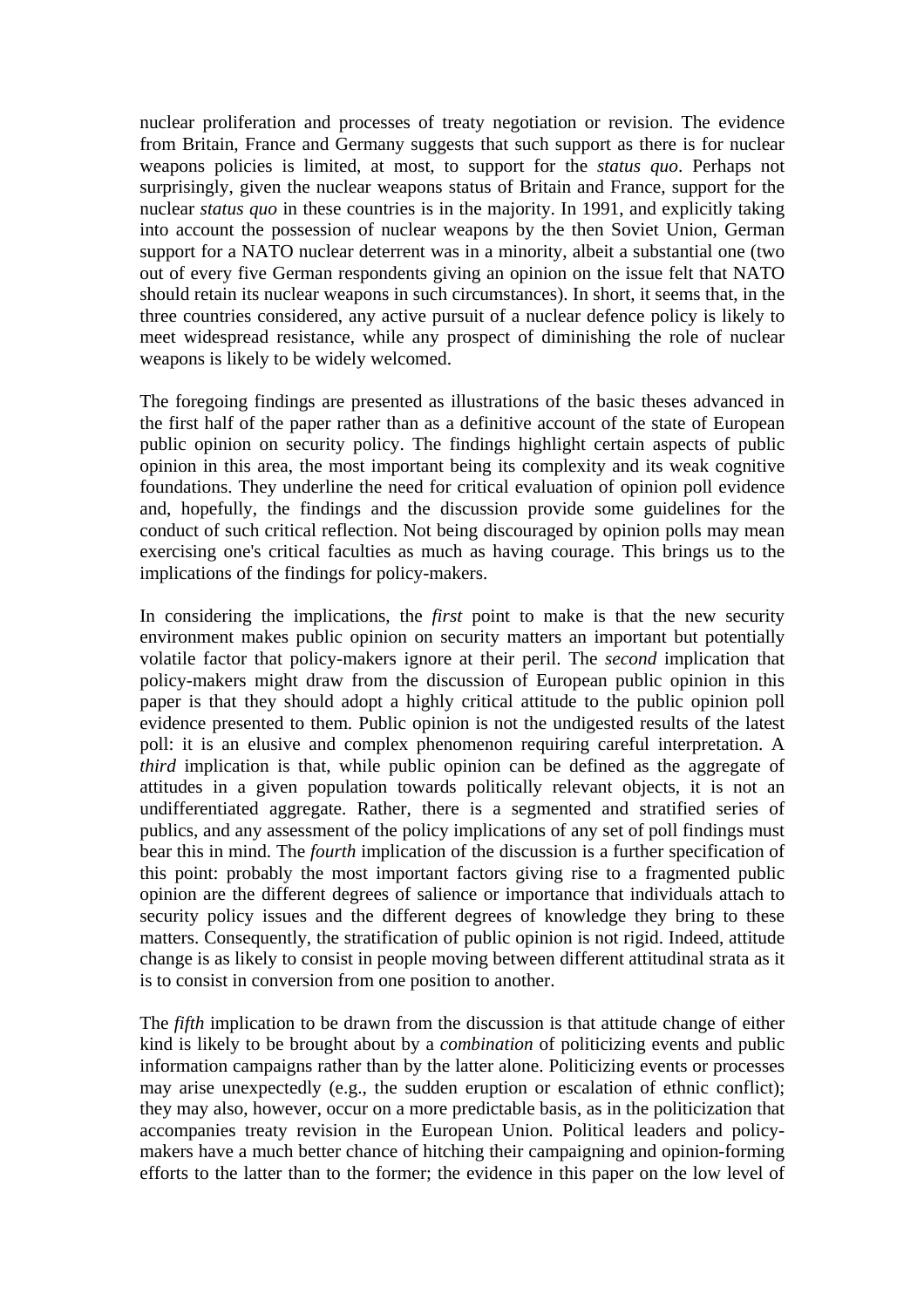knowledge and understanding of security policy issues underlines the need to provide opinion leadership in this regard.

A prerequisite for any public information or leadership effort in relation to security policy is a substantial improvement in the coordinated monitoring and interpretation of public opinion in this field. This leads to a number of policy recommendations. The first relates to the national level: relevant policy-makers in each country should reconsider the priorities, objectives and methodologies of the public opinion research they commission or otherwise use or monitor (where no such commissioning, monitoring or use occurs, it is respectfully suggested that remedial action be taken). The second recommendation relates to the international level: joint action should be undertaken to assist and reinforce national efforts, and to meet a necessary condition if a fuller understanding of European public opinion on security policy is to be attained, namely that the research and evidence should be comparable across national boundaries. With this in mind, the full range of European security institutions should come together to develop a common approach to polling on security policy. In the short term, this would involve the creation of a comprehensive data bank of public opinion on security issues. In the medium term, it should lead to the initiation of a coordinated and comparative research project that could be implemented, for example, through the Eurobarometer. Pending such a development, it is recommended, finally, that the Institute for Security Studies of the WEU establish a task force to ensure a full exchange of evidence and of interpretations of public opinion in this field among its member and partner states.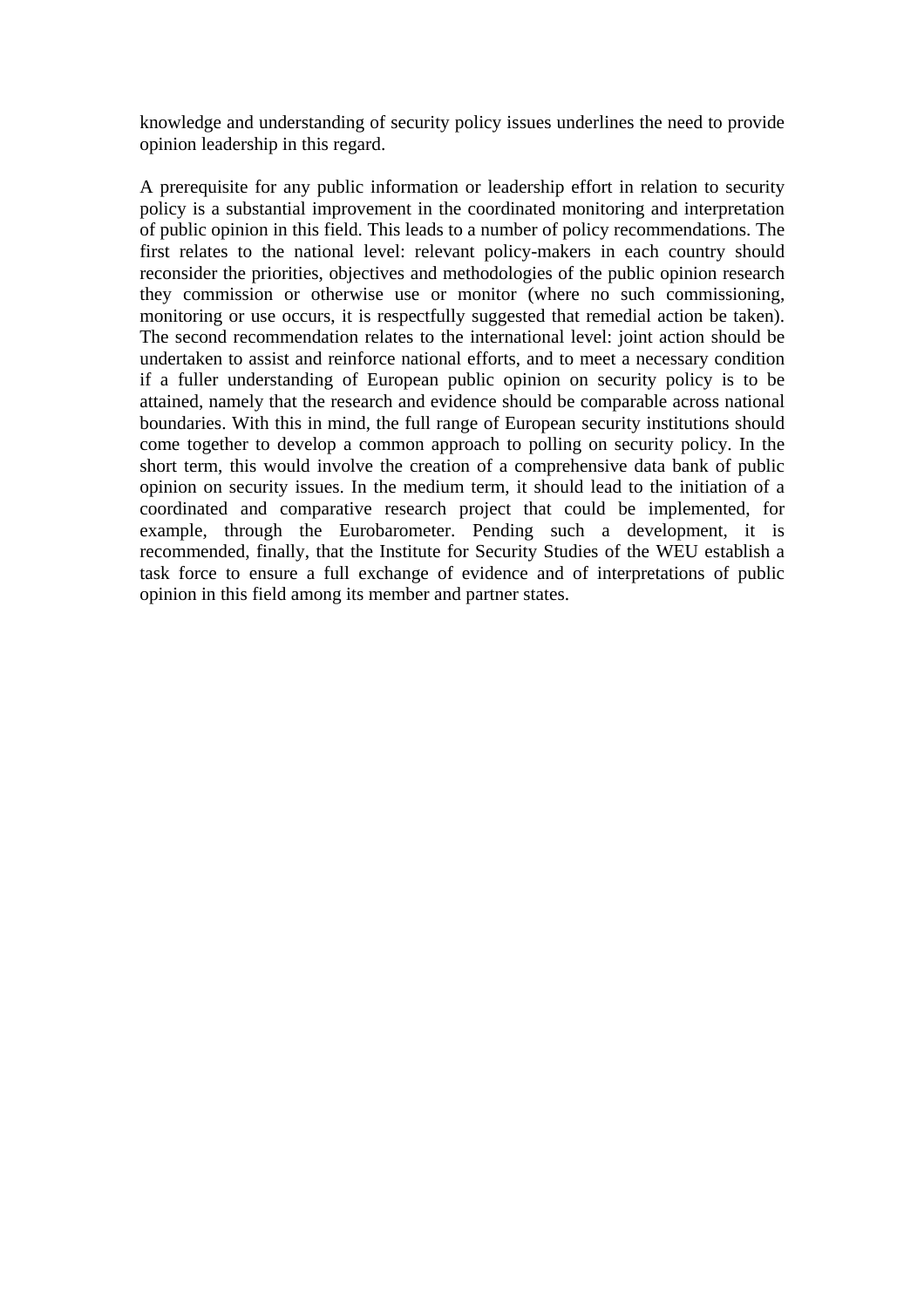1. Laurence Martin and John Roper (eds.), *Towards a Common Defence Policy* (Paris: The Institute for Security Studies of WEU, 1995), p. 1.

2. In the light of these and other changes associated with globalization and interdependence, Rosenau argues that '. . . the micro level of individuals has to be integrated into the analysis [of the emerging global order] because structures at the macro level seem increasingly vulnerable to shifts in the skills and orientations of the publics they encompass', and that we must proceed 'as if citizens at the micro level are variables relevant to the emergent global order'. 'Citizenship in a changing Global Order', in J.N. Rosenau and E.O. Czempiel (eds.)*, Governance without Government: Order and change in World Politics* (Cambridge: Cambridge University Press, 1992), p. 274.

3. Renata Fritsch-Bournazel, 'France: attachment to a non-binding relationship', in Gregory Flynn and Hans Rattinger, *The Public and Atlantic Defence* (Totowa, NJ: Rowman and Allanheld, 1985), p. 70.

4. Edmund Burke, *The Works of the Right Honourable Edmund Burke*, vol. V (London: George Bell, 1889), p. 492.

5. For a discussion of the relevance of public opinion to international conflict and cooperation generally, see Richard Sinnott, 'Bringing Public Opinion Back In', in Oskar Niedermayer and Richard Sinnott (eds.), *Public Opinion and Internationalized Governance* (Oxford: Oxford University Press, 1995).

6. Wolfgang Donsbach, Hans Mathias Kepplinger and Elizabeth Noel-Neumann, 'West German Perceptions of NATO and the Warsaw Pact: long-term content analysis of Der Spiegel and trends in public opinion', in Don Munton and Hans Rattinger (eds.), *Debating National Security: the Public Dimension* (Frankfurt: Verlag Peter Lang GmbH, 1991), p. 250.

7. G.W. Allport, 'Attitudes', in C.M. Murchison (ed.), *Handbook of Social Psychology* (Worcester, MA: Clark University Press, 1935).

8. The distinction between affective and evaluative is sometimes used to differentiate a more emotional (affective) response from a more instrumental (evaluative) response. Distinguishing between them in practice can, however, be difficult; in the discussion that follows one or other term will be used as seems appropriate in the context.

9. For an overview, see Dieter Fuchs and Hans-Dieter Klingemann, 'Citizens and the State: A changing Relationship', in Hans-Dieter Klingemann and Dieter Fuchs (eds.), *Citizens and the State* (Oxford: Oxford University Press, 1995); see also Richard Topf, 'Beyond Electoral Participation', in Hans-Dieter Klingemann and Dieter Fuchs, ibid.

10. Richard Sinnott,'Integration theory, subsidiarity and the internationalization of issues: the implications for legitimacy', *Working Papers of the Robert Schuman Centre*, RSC No. 94/13, European University Institute, Florence, 1994.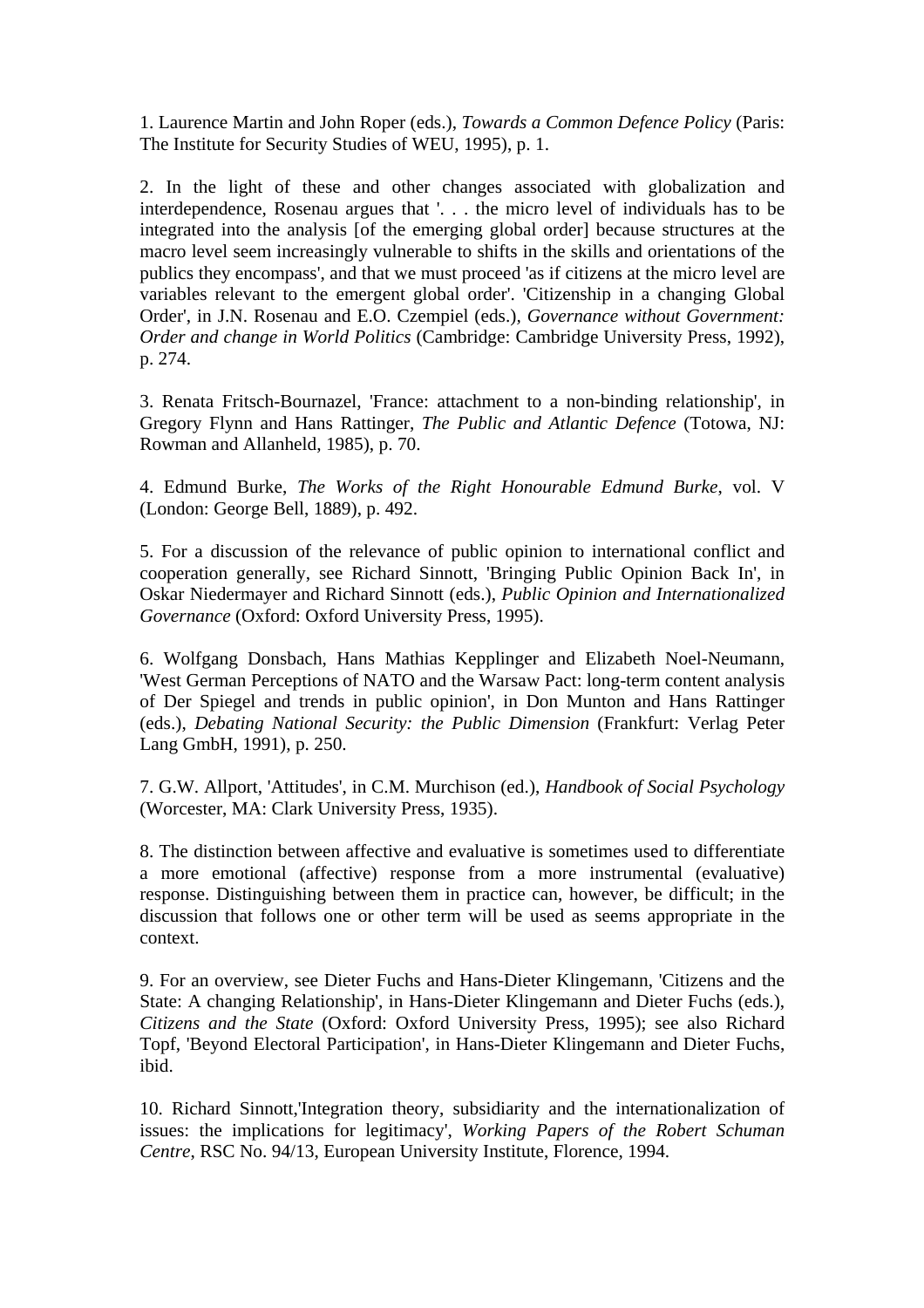11. Initiated mainly in an American context, the debate has also begun to be taken up in Europe (see below).

12. Gabriel A. Almond, *The American People and Foreign Policy* (New York: Harcourt Brace, 1950), p. 69. Converse later gave the most explicit and now classic statement of the position. He argued that 'as one moves from elite sources of belief systems downwards', one encounters a drop in levels of information, the disappearance of a belief system as such and of constraint between ideas that are in fact related and a shift in attention from the abstract and remote to the concrete and immediate. He emphasized that '. . . the changes in belief systems of which we speak are not a pathology limited to a thin and disoriented bottom layer of the lumpenproletariat; they are immediately relevant in understanding the bulk of mass political behaviour. It is this latter fact that seems to be consistently misunderstood by the sophisticated analysts who comment in one vein or another on the meaning of mass politics.' See Philip E. Converse, 'The nature of belief systems among mass publics', in D.A. Apter (ed.), *Ideology and Discontent* (New York: Free Press, 1964), p. 213. The problem lies in part with the nature of the opinion poll as a measuring instrument which can generate random responses that '. . . come from people with no real attitudes on the matter in question, but who for some reason felt obliged to try a response to the item despite our generous and repeated invitation to disavow any opinion when none was felt' See Philip E. Converse, 'Attitudes and non-attitudes: Continuation of a dialogue', in E.R. Tufte (ed.), *Quantitative Analysis of Social Problems* (Wesley, MA: Addison, 1970), p. 175. To drive the point home, he adds: 'Whatever our intentions, the attitude questionnaire is approached as though it were an intelligence test, with the 'don't know' and the 'can't decide' confessions of mental incapacity' (ibid., p. 177).

13. See Ole Holsti, 'Public Opinion and Foreign Policy: challenges to the Almond-Lippman Consensus', *International Studies Quarterly*, vol. 36, 1992, p. 447.

14. 'We take strong exception to the conventional wisdom that in the face of this uncertainty, the public is unable to connect its foreign policy attitudes together or connect them to its political behaviour . . . the common theme in this research is that while citizens' specific foreign policy attitudes may not be consistently related to one another or to political evaluations, more general foreign policy orientations play a stronger role in foreign policy decision-making.' Jon Hurwitz and Mark Peffley, 'American images of the Soviet Union and National Security Issues', in Munton and Rattinger, op. cit., pp 102-3. Similarly, Wittkopf notes: 'At the abstract level of foreign policy beliefs [the American people] responded with a remarkable degree of coherence . . . On the immediate issues of the day, however, American public opinion sometimes appeared coherent and consistent but at other times malleable and inconsistent.' Eugene R. Wittkopf, 'Public Attitudes Toward American Foreign and National Security Policies since Vietnam', in Munton and Rattinger, op. cit., p. 176.

15. Holsti, pp. 460-1.

16. This is related to a more general problem which is that attitude consistency can itself be a methodological artifact. Referring to the European evidence , Rattinger reports that: 'We have seen . . . some strong or even very strong indications of attitude constraint. However, many of these have occurred when the two survey items were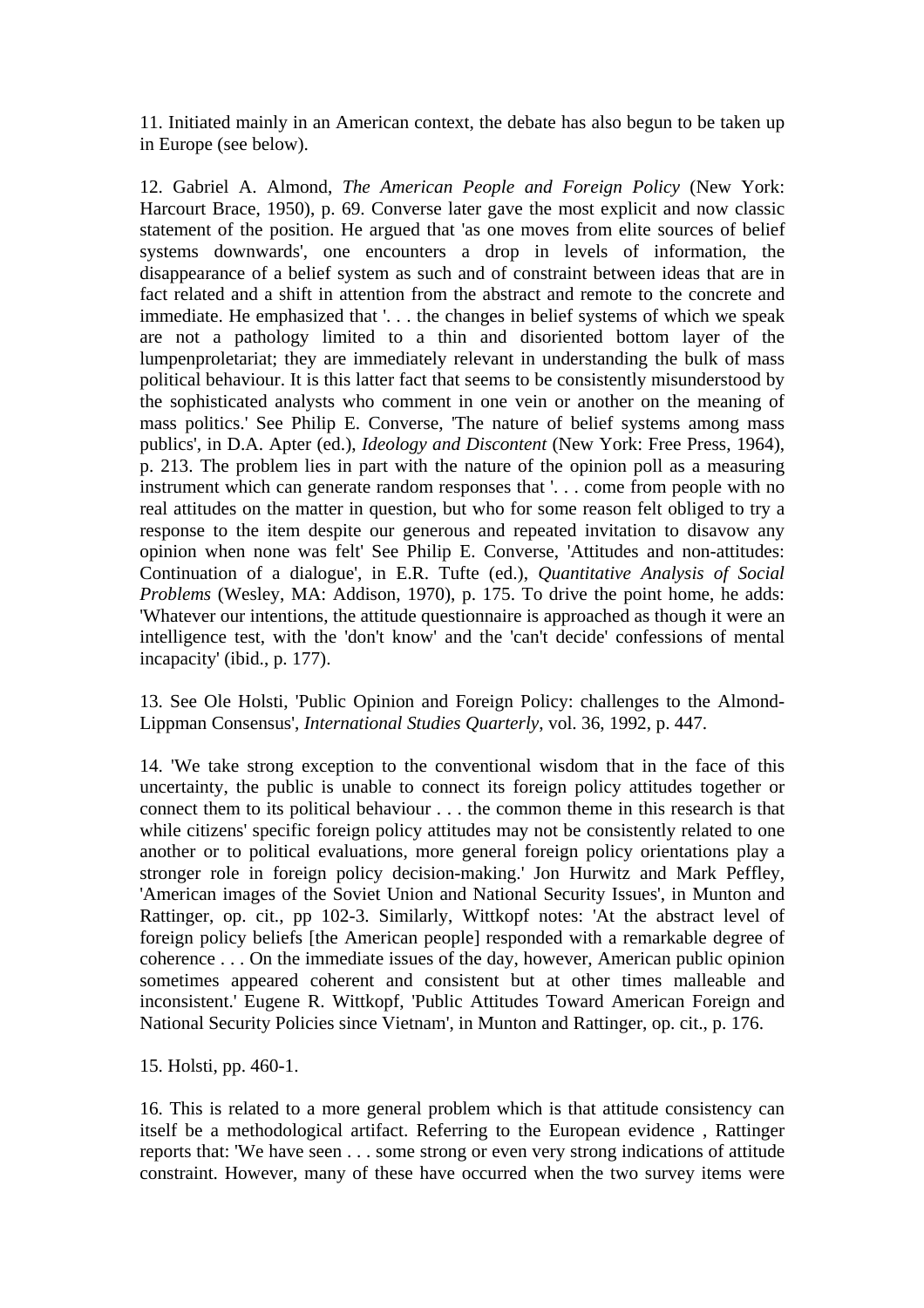substantively very close together or almost even multiple measurement (e.g., should US forces be withdrawn and do they enhance West German security). In many other instances there is an ominous lack of consistency . . . '(Rattinger, 1991, p. 332).

17. Holsti describes this line of research based on aggregate or collective opinion as the 'most comprehensive challenge to the Almond-Lippmann thesis . . .' (Holsti, p. 446).

18. Robert Y. Shapiro and Benjamin I. Page, 'Foreign Policy and the Rational Public', *Journal of Conflict Resolution*, vol. 32, no. 2, p. 213.

19. Ibid.

20. Hans Rattinger, 'Domestic and foreign policy issues in the 1988 Presidential Election', *European Journal of Political Research*, vol. 18, 1990, p. 635.

21. Thomas Risse-Kappen, 'Public opinion, domestic structure, and foreign policy in liberal democracies', *World Politics*, vol. 43, July 1992, pp. 479-512.

22. Philip E. Converse, 'The nature of belief systems among mass publics', in D.A. Apter, *Ideology and Discontent* (New York: Free Press, 1964), p. 245.

23. According to the now classic definition, regimes are 'sets of implicit or explicit principles, norms, rules, and decision-making procedures around which actors' expectations converge in a given area of international relations.' S.D. Krasner (ed.), *International Regimes* (Ithaca, NY: Cornell University Press, 1983), p. 2.

24. Op. cit. in note 3, p. 371.

25. Measured by responses to the question: 'Some people say that NATO is still essential to our country's security. Others say it is no longer essential. Which of these views is closer to your own?' For data derived from this question going back to the late 1960s and covering France, Britain, West Germany and the Netherlands, see Richard C. Eichenberg, *Public Opinion and National Security in Western Europe* (London: Macmillan, 1989), pp. 124-5.

26. Philip Everts, 'NATO, the European Community and the United Nations', in Oskar Niedermayer and Richard Sinnott (eds.), *Public Opinion and Internationalized Governance* (Oxford: Oxford University Press, 1995), p. 426.

27. See Rattinger, 1991; Risse-Kappen, 1991.

28. See Everts and Sinnott, 1995, pp. 451-2.

29. Although the nature of the European problems was not specified, the general context of the question suggests European security problems. Note that respondents in Central and East European countries were asked about confidence in institutions or organizations without the reference to European problems.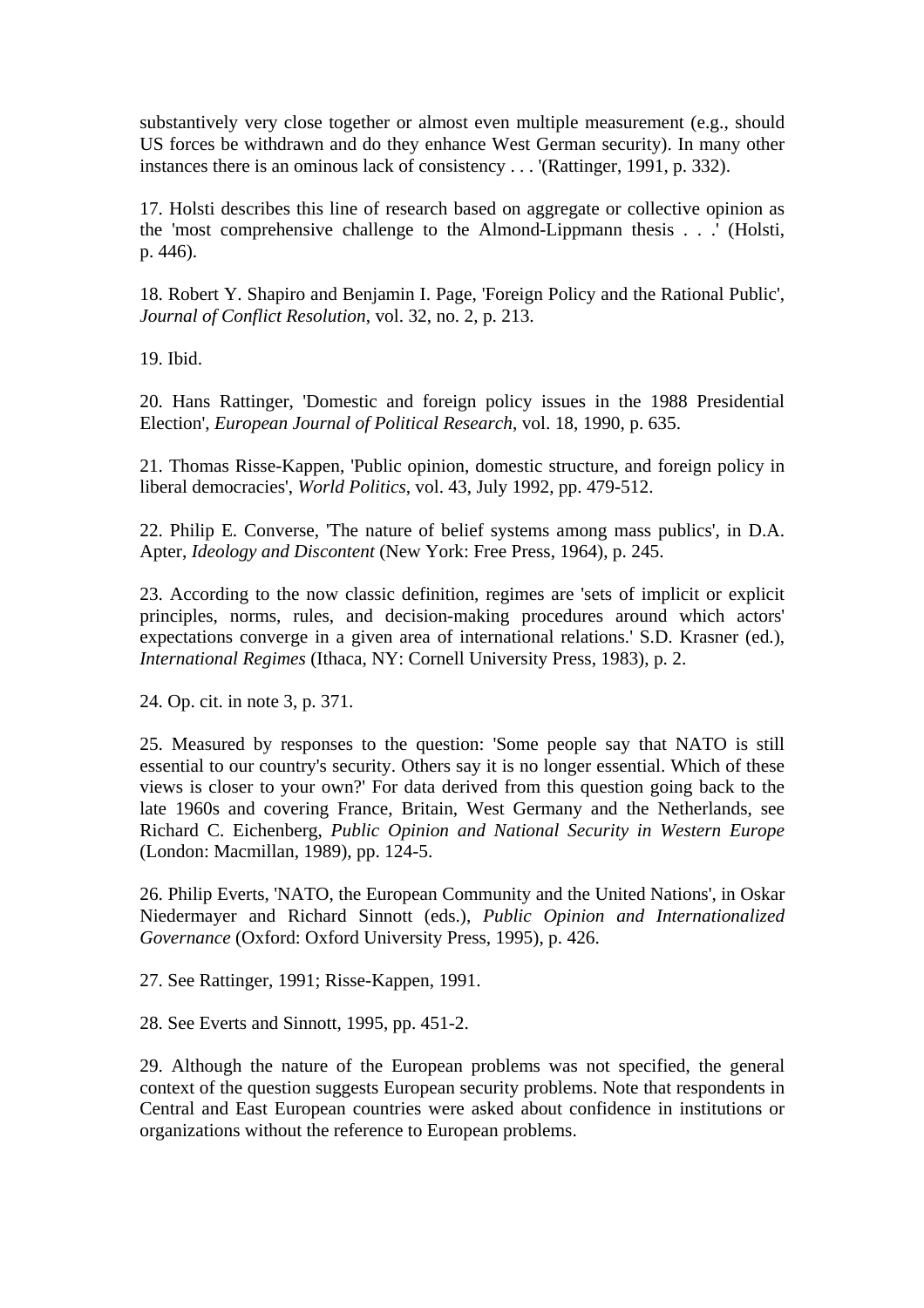30. Unfamiliarity with or indecision regarding the WEU and OSCE was much less prominent in Germany than in either of the other two countries in 1993; it had virtually disappeared by 1996. In France and Britain, on the other hand, the 'don't knows' in relation to WEU and OSCE, while declining, remained significantly higher than 'don't knows' in relation to NATO or the EU; this was particularly so in France. However, the warnings given above regarding non-attitudes apply in this case as in every other: in order to obtain an adequate picture of public confidence in international institutions we would need evidence on the salience of the institution in question and of the problems it is supposed to deal with and, most importantly, we would need evidence on the public's awareness and knowledge of the institution. We do not have these data, and the different levels of 'don't know' shown in Table 1 may only be the tip of the iceberg in terms of non-attitudes to European security institutions.

31. The full question wording was: 'Pour assurer la sécurité de la France, laquelle de ces formules vous semble la meilleure? Participer à une alliance militaire entre les pays de l'Europe de l'Ouest et les Etats-Unis; participer à une alliance militaire entre les pays de l'Europe mais indépendante des Etats-Unis; participer à une alliance avec la Russie; ne participer à aucune alliance, prendre une position de neutralité absolue.'

32. Support for an independent European alliance was 27 per cent and support for neutrality was 17 per cent. The proportion supporting an alliance with Russia in 1995 was 2 per cent; there were also 8 per cent 'don't knows'. As the proportions supporting a Russian alliance and giving 'don't know' responses are only given for 1994 and 1995 in the SIRPA/SOFRES report, neither of them is included in Figure 3. The combined total for both these categories can be calculated for any particular year by subtracting the proportions in Figure 3 for that year from 100. Thus, for example, in 1985 the combined total of support for a Russian alliance plus the 'don't knows' was 16 per cent.

33. Minimal levels of support for European defence arrangements independent of the United States were also evident in responses to a somewhat similar question asked in several countries between 1979 and 1987; see Eichenberg, op. cit. in note 25, pp. 127- 32.

34. Table 6 also shows attitudes to a potential increase in the national budget for military purposes as a consequence of joining NATO. In this case substantial majorities in all countries, including Poland, oppose the putative requirement. Given the economic and budgetary situations of the countries in question, this is not surprising. Also, it may be that supporters of NATO membership in the countries concerned make the calculation that NATO-based defence would be cheaper than either purely national defence or a regional defence pact.

35. Eichenberg rightly warns against 'survey questions that juxtapose positive and negative images in the abstract' (1989, p. 25). The above discussion suggests that it may be even worse to juxtapose an abstract positive image and a concrete negative image or vice versa.

36. The wording of the question was: 'Some say the countries of Central and Eastern Europe, such as the Czech Republic, Hungary, Poland and Slovakia, should become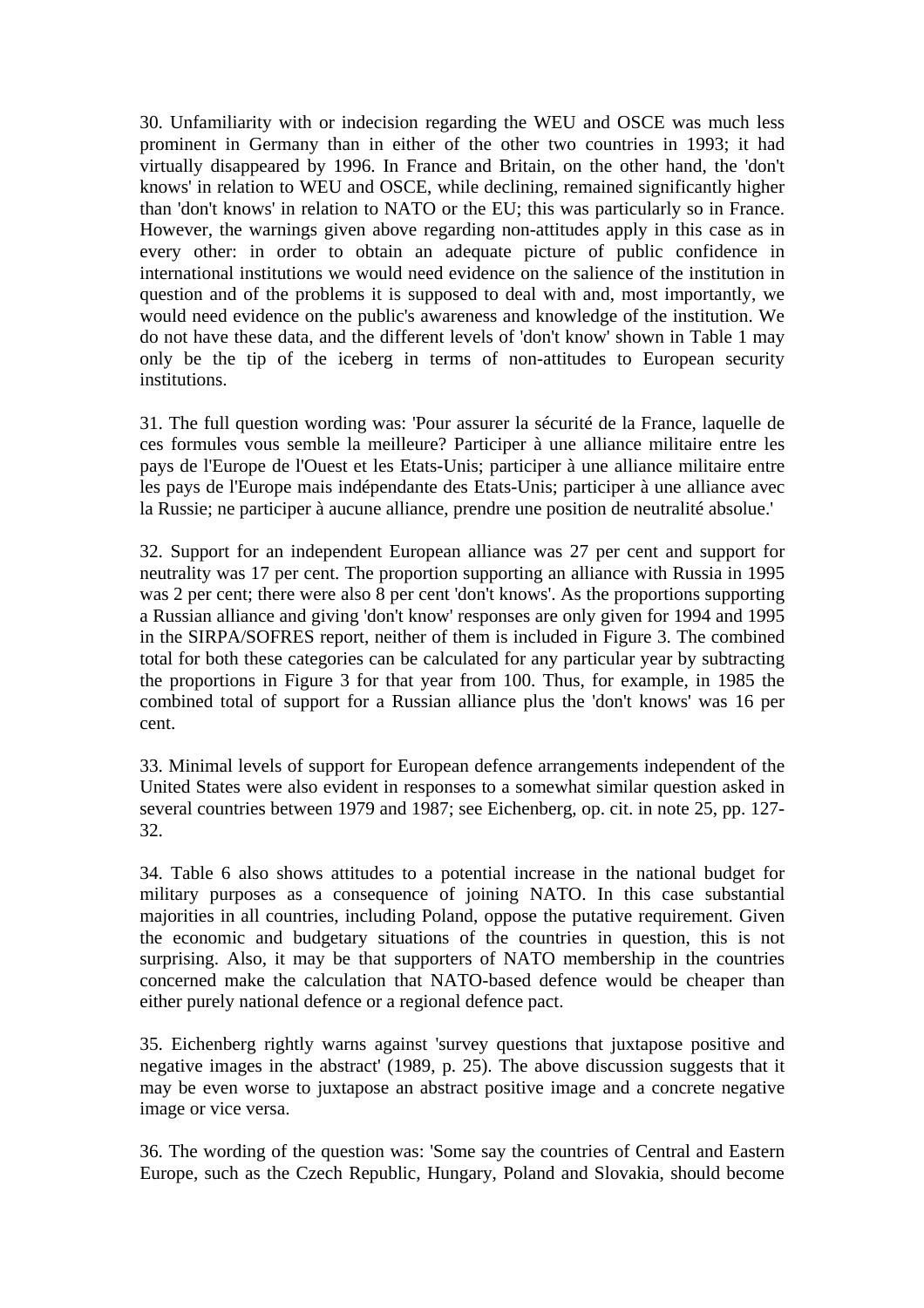member states of the European Union. What is your opinion on this? Should they become members in less than 5 years, in the next 5 to 10 years, in over 10 years?' A negative response category was not included in the question but spontaneous negative responses were recorded. Perhaps because of the absence of a negative category, the level of 'don't knows' was quite high (21 per cent for the EU as a whole and 40 per cent or more in Ireland, Portugal and Spain)

37. Karl W. Deutsch, *Political Community and the North Atlantic Area* (Princeton, NJ: Princeton University Press, 1957), p. 5. The prominence given to the notion of 'sense of community' in Deutsch's definition of 'security-community' is a telling reminder of the extent to which public opinion and political culture can affect security issues in a way that goes far beyond the simple matter of support for or opposition to particular policies. Sense of community is defined as 'a matter of mutual sympathies and loyalty; of "we-feeling", trust, and mutual consideration; of partial identification in terms of self-images and interests; of mutually successful predictions of behaviour, and of co-operative action in accordance with it . . .' (ibid., p. 36). For a discussion of the implications of the Deutsch theory for the development of international cooperation and integration, see Sinnott, op. cit. in note 5.

38. Note that the level of 'don't knows' in response to this question is extraordinarily low (4 per cent for the European Union as a whole). The point is examined in some detail in a later section of the paper.

39. Evidence on perceptions and knowledge of the level at which foreign policy and defence policy are decided is considered below.

40. Richard Sobel, 'Polling on Foreign Policy Crises: Creating a Standard Set of Questions', in *The Public Perspective*, February/March 1996, pp. 13-16.

41. Ibid., p. 13.

42. Ibid.

43. On the question of knowledge of conflict situations abroad, Wybrow notes that, while 16 per cent of the British public in 1992 claimed to be following events in Yugoslavia very closely and a further 52 per cent said they were following events fairly closely, 'this claimed interest in events . . . was not . . . matched by knowledge of the country: 60 per cent, for example, did not know which of the three countries that made up Yugoslavia the United Nations had an economic embargo against.' See Robert J. Wybrow, 'British Attitudes towards the Bosnian Situation.' Paper prepared for presentation at the joint meeting of the American Association of Public Opinion Research and the World Association of Public Opinion Research, Salt Lake City, Utah, May 1996.

44. For a detailed analysis of the reaction of Dutch public opinion to Dutch military involvement in peacekeeping efforts in Bosnia, see Philip Everts, 'The "body-bag" hypothesis as alibi: public support for military UN operations in the Netherlands - the case of Bosnia-Herzegovina', paper presented at the International Conference on 'Public Opinion, Democracy and Security Policy', Siena, 7-10 October, 1996.